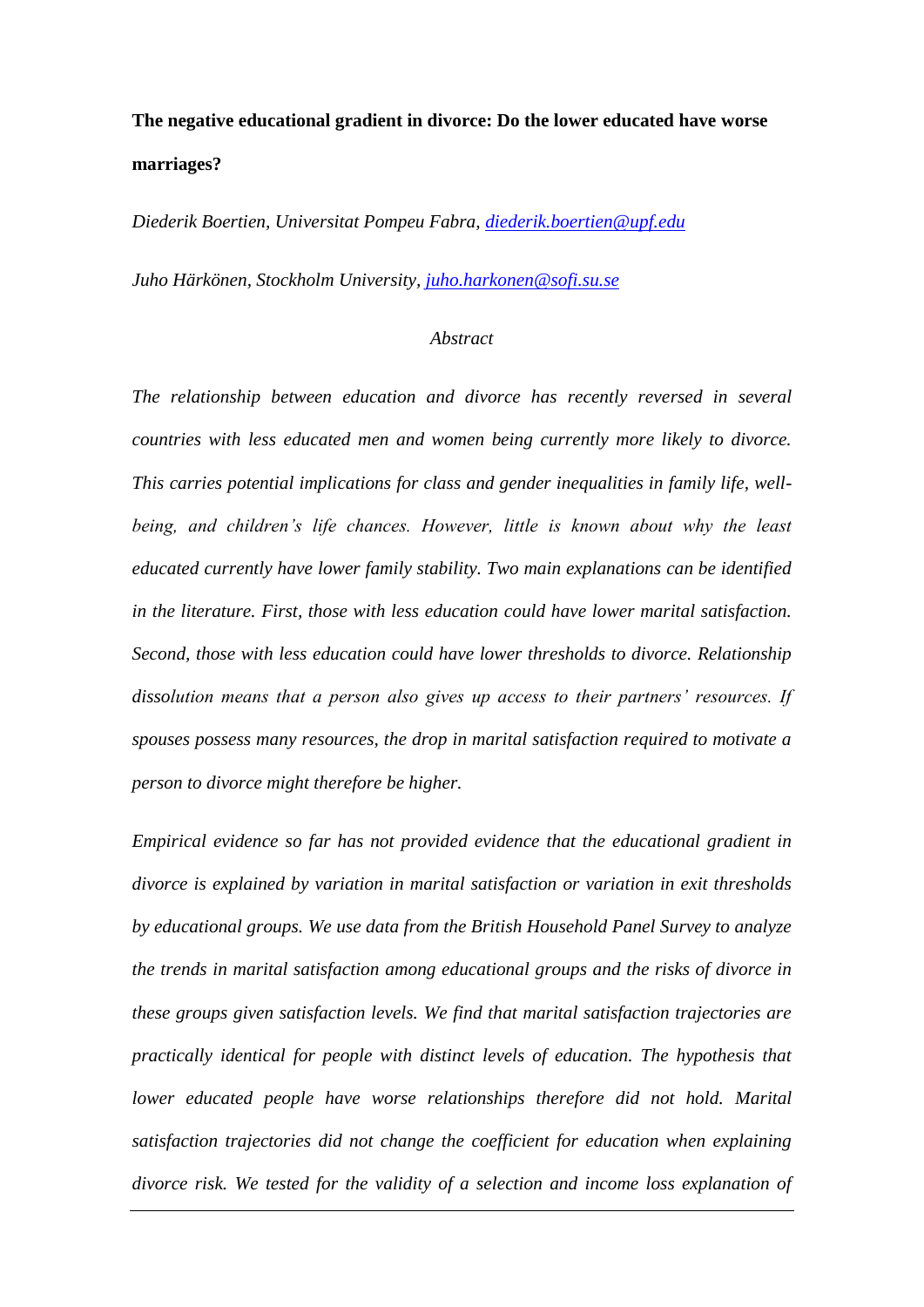*variation in exit thresholds. We observed that only income considerations were able to explain part of the educational gradient.* 

The relationship between education and divorce has recently reversed in several countries with less educated men and women being currently more likely to divorce (De Graaf & Kalmijn, 2004; Härkonen & Dronkers, 2006; Jalovaara, 2003; Lyngstad, 2004; Teachman, 2002). This carries potential implications for class and gender inequalities in family life, well-being, and children's life chances (McLanahan, 2004; McLanahan & Percheski, 2008). However, little is known about why the least educated currently have lower family stability. The negative education gradient also being observed for women contradicts predictions from the Beckerian model of household behavior (Becker, 1981). Two main explanations can be identified in the literature. First, those with less education have lower marital satisfaction. This might be because they experience more financial pressures and related problems that could destabilize relationships (Conger et al., 1990; Ono, 1998; Oppenheimer, 1997; Rogers, 2004; Sayer & Bianchi, 2000; Schoen, Rogers & Amato, 2006; Teachman, 2010). Or it could be that the lower educated individuals possess fewer skills and abilities that make relationships work. For instance, certain communication skills might prevent conflicts from escalating and affecting the stability of a couple (Amato, 1996; Donnellan et al., 2004; Blazys, 2009; Dronkers, 2002; Holley et al., 2006). In these cases differences in relationship satisfaction should explain the negative educational gradient in divorce. Second, those with less education could have lower thresholds to divorce (Amato et al., 2007; Amato & Hohmann-Marriot, 2007; Amato, 2010). For instance, relationship dissolution means that a person also gives up access to their partners' resources. If spouses possess many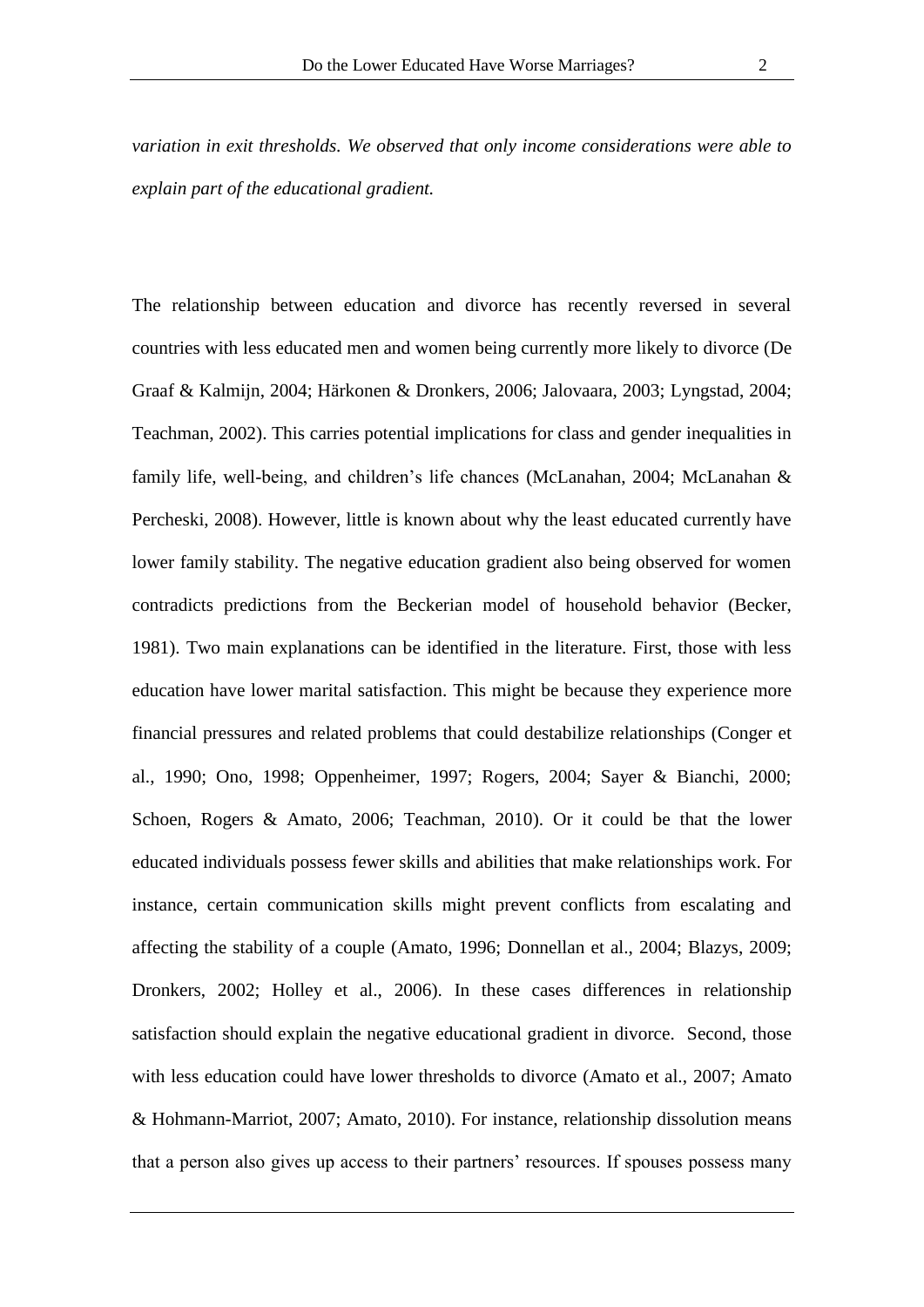resources, the drop in marital satisfaction required to motivate a person to divorce might therefore be higher. Empirical research has so far not provided evidence whether the current negative educational gradient in divorce reflects variation in marital satisfaction or variation in exit thresholds by educational groups. We use data from the British Household Panel Survey to analyze the trends in marital satisfaction among educational groups and the risks of divorce in these groups given satisfaction levels. The main research question of this article is therefore: *Can the negative educational gradient in divorce in Britain be explained by differences in marital satisfaction trajectories, and why?* In the next section, literature on the educational gradient in divorce will be discussed, followed by an empirical analysis investigating the research question posed.

### Education and Divorce

Concerns about increasing family polarization have first been formulated in the context of the United States (McLanahan, 2004). But, a body of European research has also noticed trends towards increasing family polarization in several countries (Bernardi & Martinez-Pastor, 2010; De Graaf & Kalmijn, 2004; Härkonen & Dronkers, 2006; Jalovaara, 2003; Lyngstad, 2004; Teachman, 2002). When focusing on divorce, the observed trends are in line with the expectations of Goode (1962; 1970; 1993). Goode argued that over time, it will first be the individuals with many resources that will divorce most. Resources are needed to overcome legal, social and financial barriers. Once divorce becomes more wide-spread, institutions adapt and those barriers are likely to become smaller. When the costs related to divorce decrease, the lower educated, who have less resources, are enabled to divorce too. Because lower educated people might experience more pressure to the couple and/or have less relationship skills, they are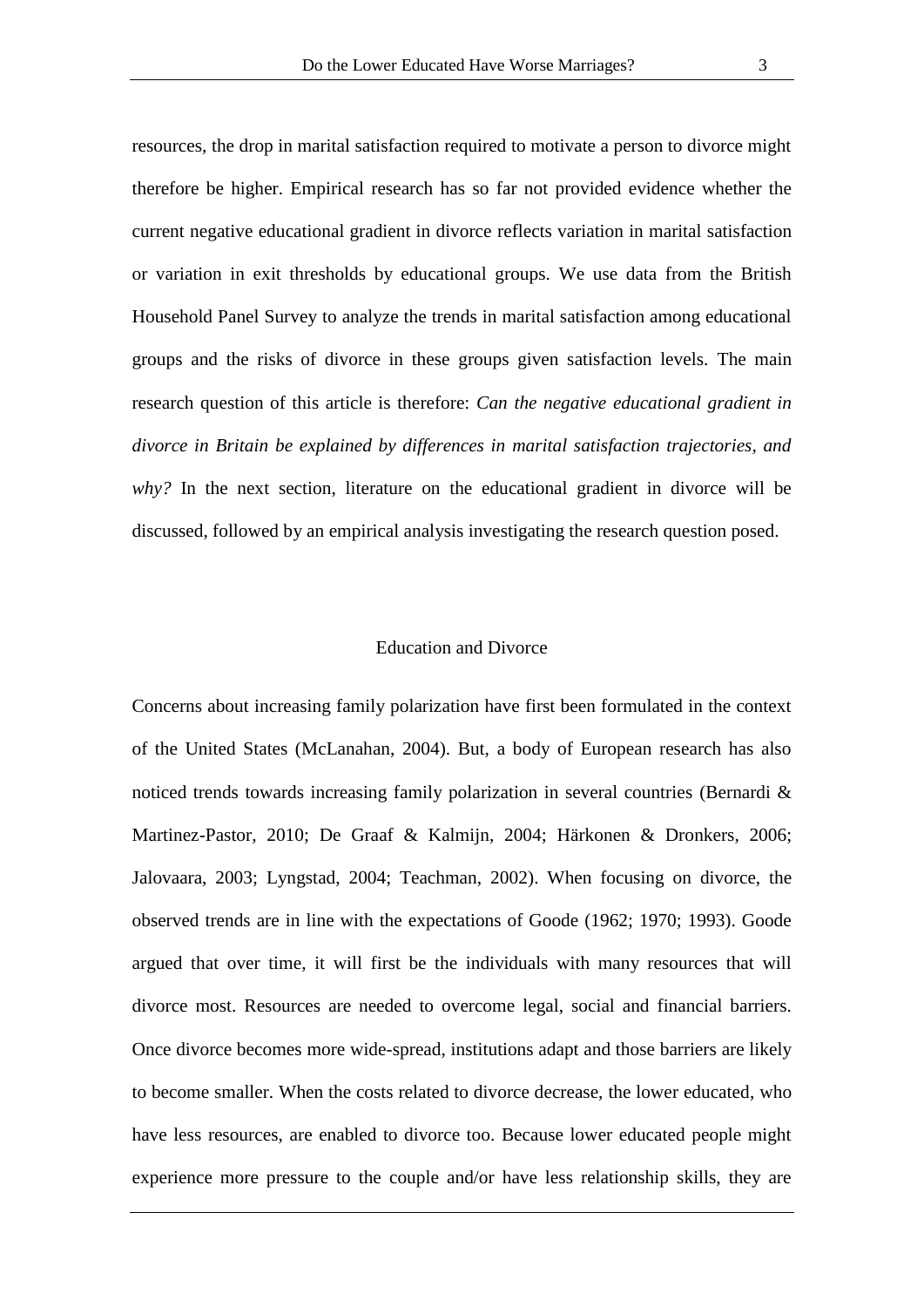ultimately expected to divorce most once barriers have faded out. This trend has been observed in many countries, suggesting that, indeed, when constraints are lifted, the unions of the lower educated are less stable (Härkonen & Dronkers, 2006). While the trends fit the theory, two parts still need empirical verification. Firstly, it needs to be established why the lower educated are today more prone to divorce. Secondly, it has to be examined whether these factors also explain the change in the educational gradient over time, which does not necessarily have to be the case. In this article, we focus only on the first part. Our aim is to explain the current negative educational gradient, and not change over time, which will be left for future research.

Why do lower educated people divorce more than others? The most straightforward explanation is that lower educated people have less satisfying marriages. This might be because they experience more financial pressures and employment disruptions. A large body of research has shown that income and employment do affect relationship stability (Conger et al., 1990; Ono, 1998; Oppenheimer, 1997; Rogers, 2004; Sayer & Bianchi, 2000; Schoen, Rogers & Amato, 2006; Teachman, 2010; Hankins and Hoekstra, 2011; Boertien, 2012).

The lower educated might also be less able to manage relationships. Lower educated people could have less favorable communication styles, unfavorable personality traits or lack other abilities that help relationships stay intact. Very little research gives insight into the distribution of relationship skills by educational level. Most studies on relationship skills do not focus on differences by education (Amato, 1996; Donnellan et al., 2004). Some more explicit support for the hypothesis has been provided by studies on intelligence. Three papers have shown that intelligence is related to union stability net of income, education, and various personal and parental characteristics (Blazys,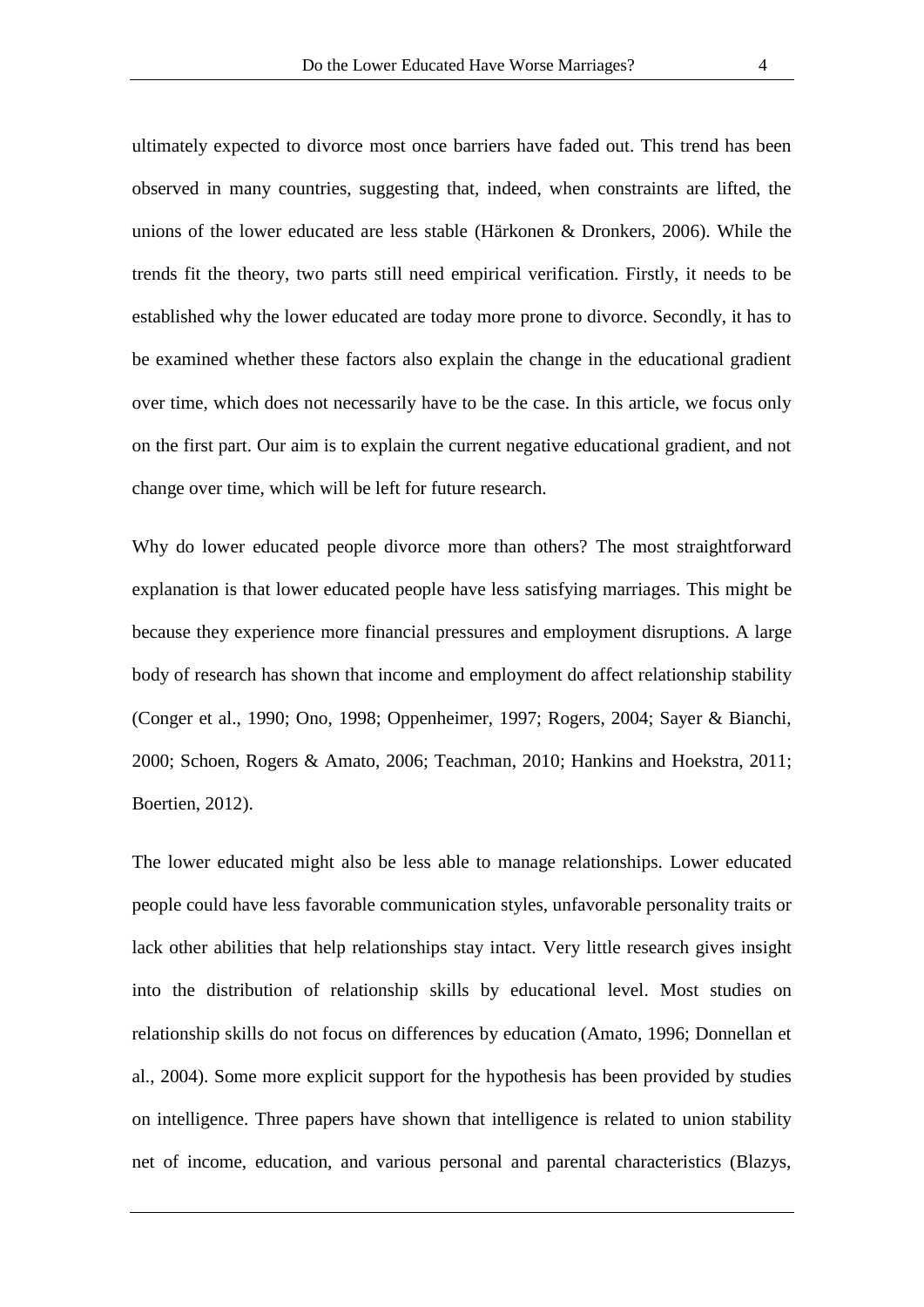2009; Dronkers, 2002; Holley et al., 2006). Differences in intelligence are likely to account for part of the story. At the same time, intelligence might not be the most important skill necessary to manage relationships.

Besides differences in marital satisfaction, the negative educational gradient could also be explained by differences in the threshold to divorce (Amato et al., 2007; Amato & Hohmann-Marriot, 2007; Amato, 2010). People differ in the extent to which they value the duration of relationships. Some people might want to stay their whole lives in one relationship no matter what, while others might find breaking up a reasonable option when relationships do not seem to work out. How people differ in their commitment to relationships and how this is distributed across society, however, has not been investigated. From a theoretical perspective, three reasons why the lower educated could have lower exit thresholds emerge. It could be that the lower educated have less to lose when they leave a relationship. The access to financial resources lost when divorcing might lead to a bigger drop in economic position for the higher educated. Higher educated women might also lose a husband who helps out in terms of housework and childcare to a larger extent than the lower educated (Bianchi et al., 2000; Bonke & Esping-Andersen, 2009). A second explanation would only work for women. It could be that the marriage market is more attractive for lower educated women than for others. In that case it might be easier to find a new partner for lower educated women. Most literature has pointed out that the marriage market is tight for higher educated women and lower educated men (Blossfeld, 2009). A third explanation could be a selection explanation, it might be that the higher educated who marry are a more selective group, which consists of those who are most committed to staying in a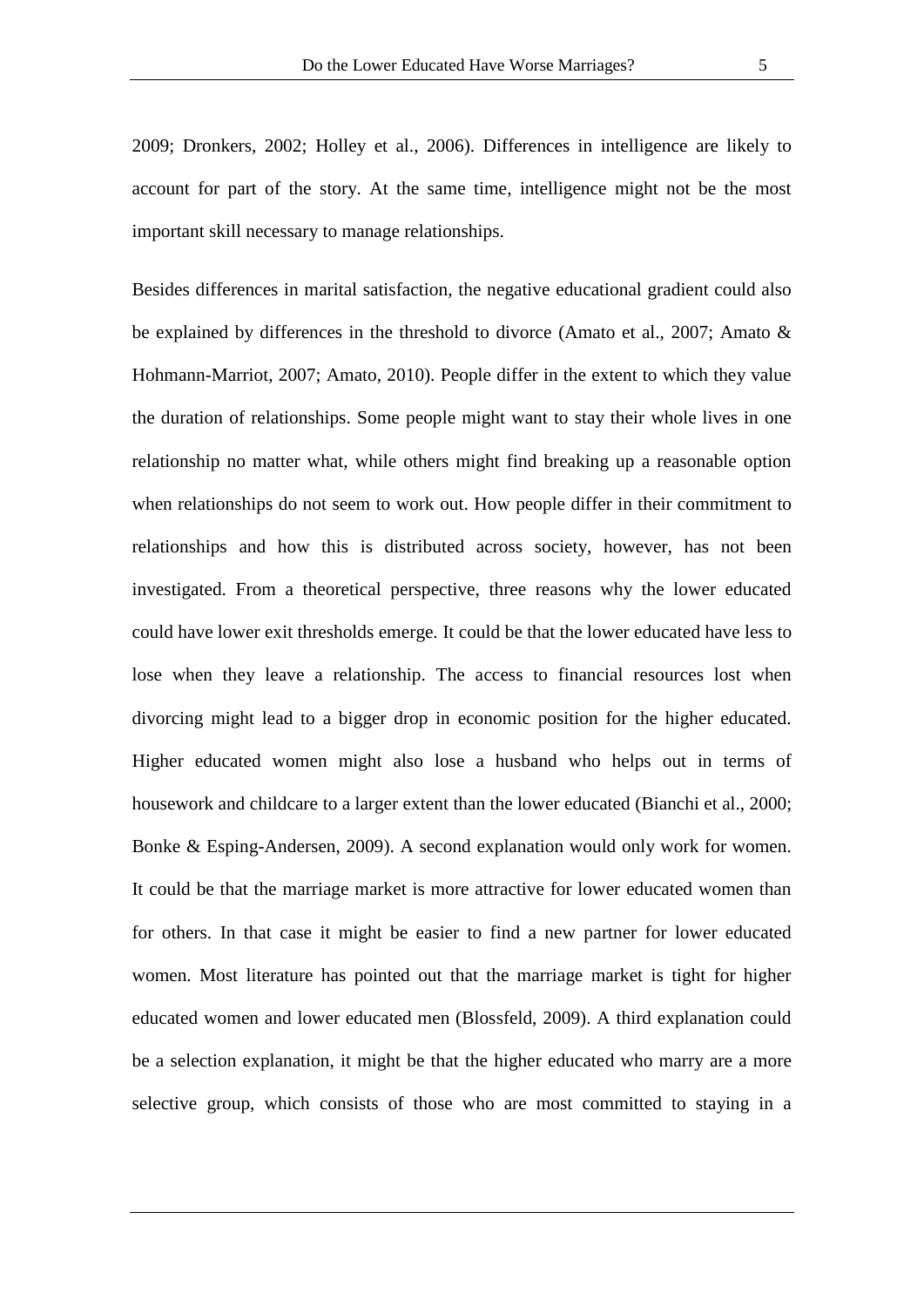marriage. Marriage rates among the higher educated are lower compared to those of the lower educated (Blossfeld, 2009; Kalmijn, 2007).

By examining the marital satisfaction trajectories of educational groups this paper aims to first establish whether the negative educational gradient can be explained by marital satisfaction or by differences in exit thresholds. So far, the relation between education and marital satisfaction has not been an explicit research objective, but some articles on marital satisfaction trajectories have reported whether educational differences were found. These studies focusing on the U.S. all did not find differences in marital satisfaction trajectories by education (Amato & Hohmann-Marriott, 2007; Lavner & Bradbury, 2010; Rauer et al., 2008). Besides only focusing on the U.S. context the data used in these studies referred to older marriage cohorts (Amato & Hohmann-Marriott, 2007), used small sample sizes (Lavner & Bradbury, 2010) or were based on crosssectional data (Rauer et al., 2008). An investigation of marital satisfaction trajectories in contexts outside of the United States therefore are still missing, as well as a recent longitudinal investigation in general that looks at a larger sample of couples. In addition, none of these studies actually investigated whether marital satisfaction trajectories explained the negative gradient in divorce or not.

Therefore, in this paper the BHPS is used to investigate the marital satisfaction trajectories of 1,539 women and 1,542 men in Britain between 1996 and 2009. Britain is one of the European countries where in recent cohorts the educational gradient seems to have turned around and therewith provides a good case to study for the purposes of this paper (Chan & Halpin, 2005). Based on the results found for the U.S. the main hypothesis to be investigated in this paper is: *Marital satisfaction trajectories do not*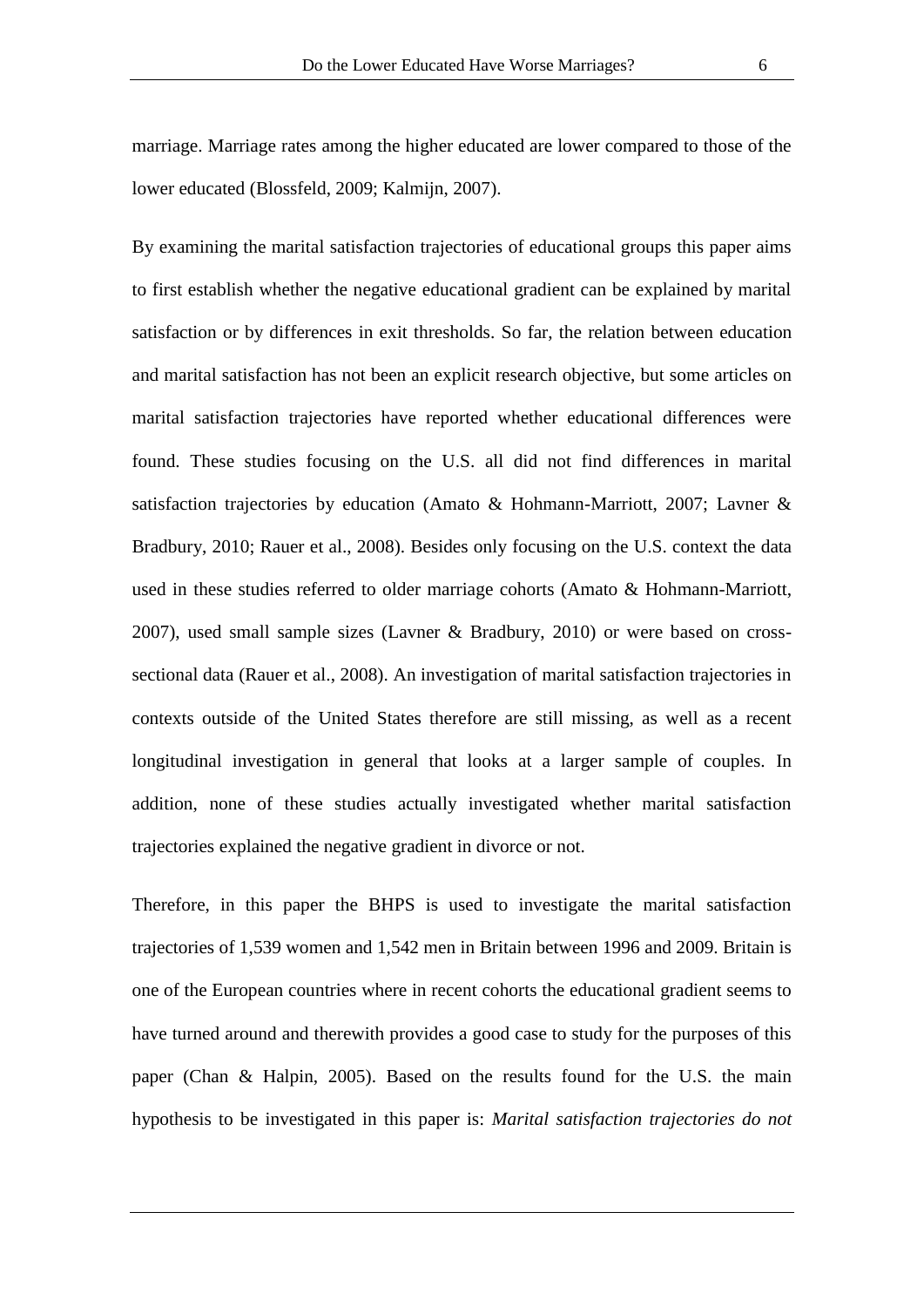*explain the educational gradient in divorce in Britain.* After testing this hypothesis, the mechanisms behind the patterns observed will be analyzed.

#### Method

The BHPS is a representative longitudinal household survey of the British population, which annually interviews all individual members of a sample of British households. The first wave dates from 1991; however, the first year in which marital satisfaction was recorded was 1996. During this period of observation 1,539 women and 1,542 men were married and provided information on all variables included in the analysis for respectively 7,455 and 7,437 person-years. For the sample, all people who were married or entered into their first marriage during the observation period were selected. Only the first fifteen years of the marriage were taken into account to not include marriages from older cohorts and to minimize the educational groups studied from becoming too selective due to couples divorcing.

In the analysis differences in divorce risks by education were estimated followed up by differences in marital satisfaction trajectories. Additional analyses were done to investigate the mechanisms underlying the patterns observed.

## *Measures*

The first dependent variable used in this study is divorce. Couples were coded as experiencing a divorce when they reported either a separation or a divorce. Of the sample 9% experienced a divorce during the observation window used in this study.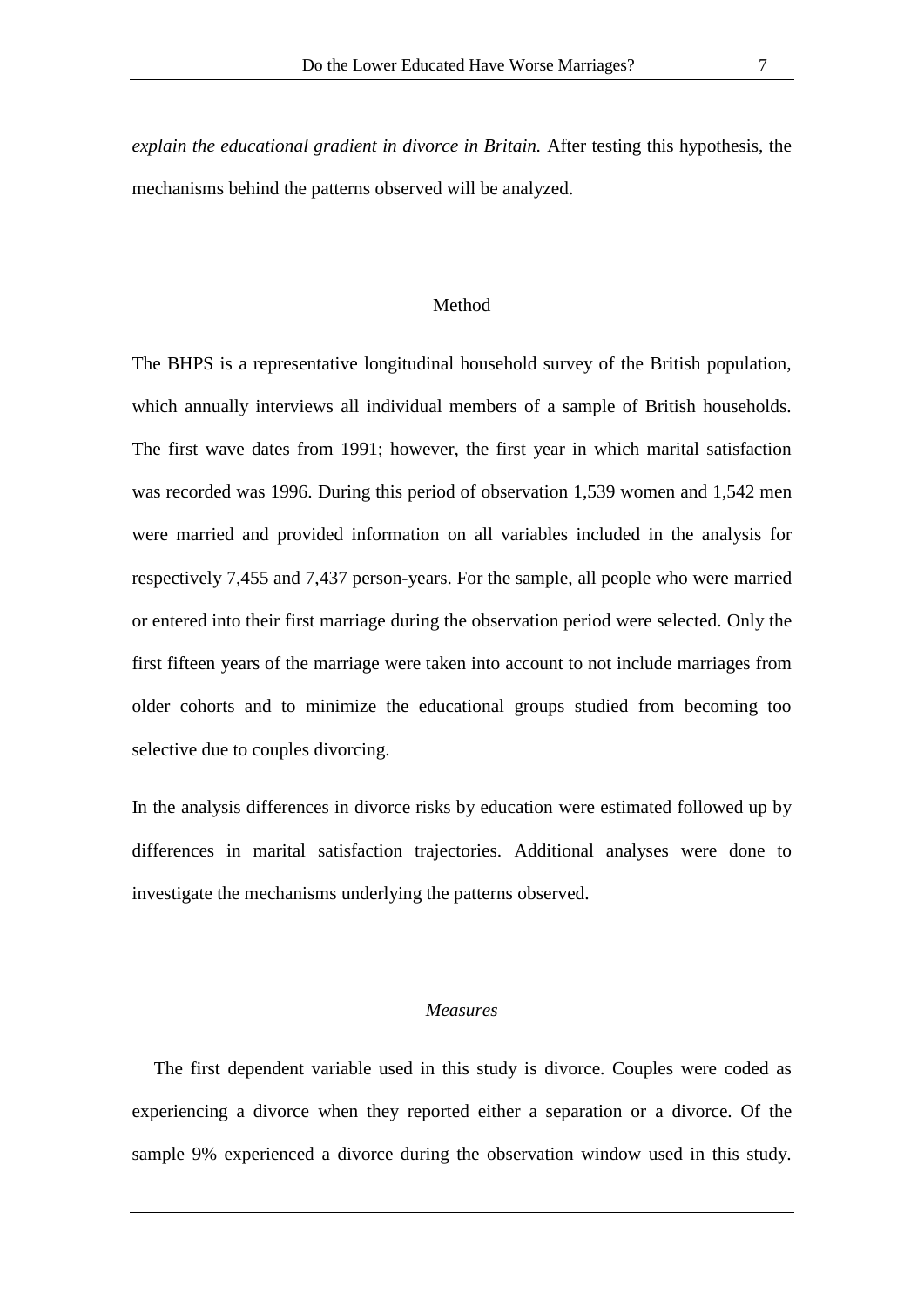The second dependent variable was marital satisfaction. Marital satisfaction was measured on a scale ranging from 1 = *not satisfied at all* to 7 = *completely satisfied.* The question was asked to both partners of a couple individually, allowing the estimation of marital satisfaction of both partners. Studies on marital satisfaction have used many different measures. The weakness of the one used in this study is that the measure only consists of one question. At the same time, the question used is closest to the concept of marital satisfaction, which is the overall evaluation of the relationship a person has (Fincham & Rogge, 2010). In addition, the question has empirically been shown to be one of the most informative measures of relationship satisfaction (Funk & Rogge, 2007). In this study the variable was treated as continuous, in line with most other studies using this measure (Amato & Hohmann-Marriot, 2007; Schoen et al., 2006). Robustness checks were done using alternative specifications of the variable (i.e. a logged version and a dummy of values 6 and 7 versus the rest), but unless mentioned this did not change results.

The main independent variable of the analysis was the years of education the person completed up to that point in time. A continuous measure of education performed better than using a categorical one (i.e. International Standard Classification of Education (ISCED) 1-2, 3-4 and 5-6). Robustness checks using a categorical variable for education did not yield different results. Control variables used were age at marriage; age difference between the partners; logged personal labor income in the year of reference (in 2005 prices); the share of labor income brought in by the reference person; logged household income; number of children; activity status; gender norms; whether the couple cohabited before marrying; whether the couple had a child before marrying;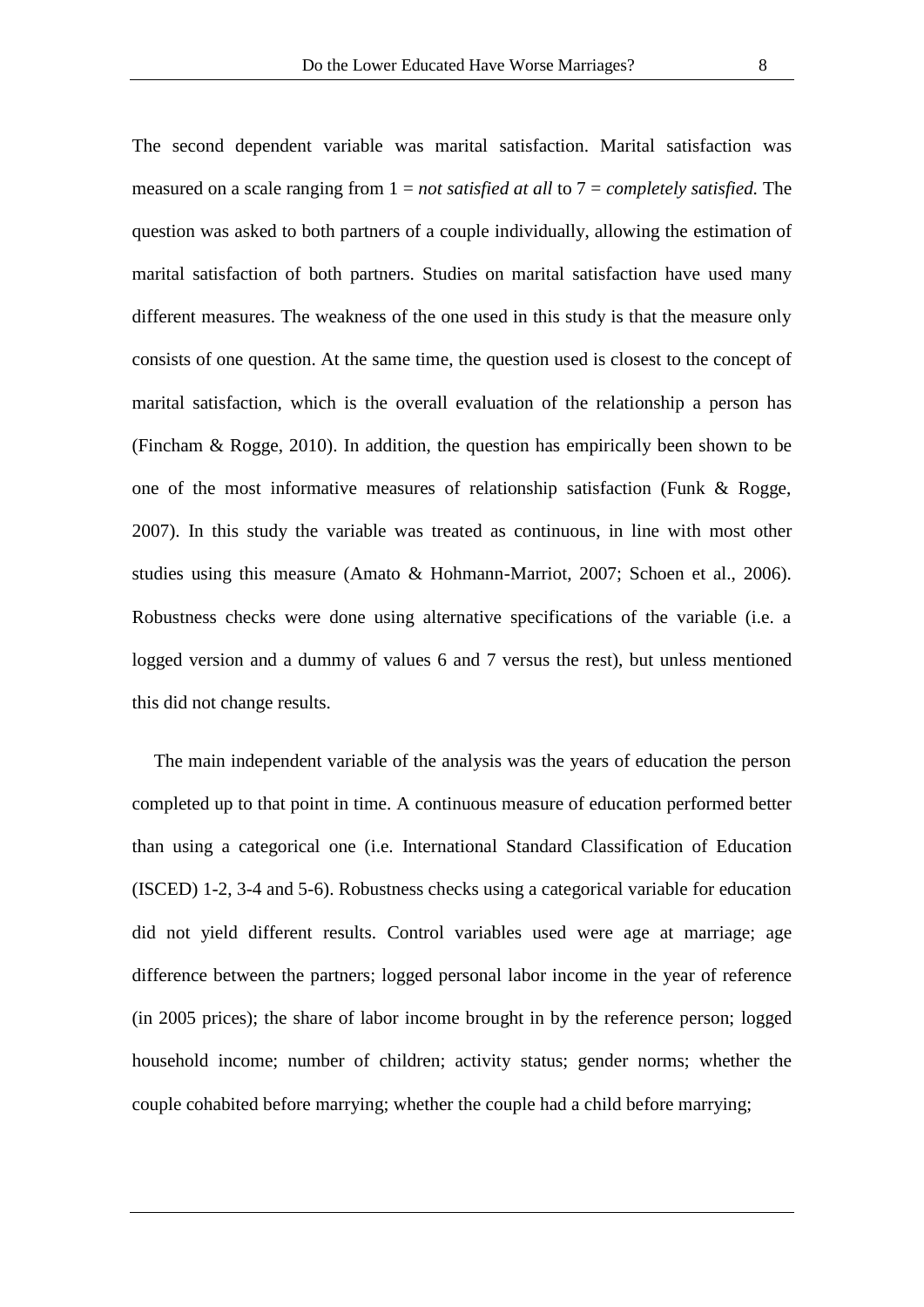|                                       | Average | St. Dev.            | Min.             | Max.              |
|---------------------------------------|---------|---------------------|------------------|-------------------|
| % ISCED $3 - 4$                       | 41.7%   |                     |                  |                   |
| % ISCED $5 - 6$                       | 44.8%   |                     |                  |                   |
| % Unemployed                          | 1.9%    |                     |                  |                   |
| % Inactive                            | 15.3%   |                     |                  |                   |
| % Cohabited before marriage           | 59.3%   |                     |                  |                   |
| % Child before marriage               | 18.3%   |                     |                  |                   |
| Annual household income (2005 prices) | 37,481  | 25,853              | $\overline{0}$   | 1,241,205         |
| Monthly labor income                  | 1,680   | 3,790               | $\boldsymbol{0}$ | 98,231            |
| Gender norm scale                     | 0.03    | 0.51                | $-2$             | 1.63              |
| Age                                   | 36.0    | 8.1                 | 17               | 81                |
| Age at marriage                       | 29.2    | 7.03                | 17               | 84                |
| Number of children in household       | 1.32    | 1.08                | $\overline{0}$   | $\tau$            |
| Duration of relationship              | 6.77    | 4.60                | $\overline{0}$   | 15.9              |
| Satisfaction with partner/spouse      | 6.30    | 1.05                | $\mathbf{1}$     | $\boldsymbol{7}$  |
| Divorce                               | 1.83%   | 0.13                | $\boldsymbol{0}$ | $\mathbf{1}$      |
| Education in years                    | 13.58   | 2.30                | 9                | 17                |
|                                       |         |                     |                  |                   |
| $\boldsymbol{N}$                      |         | 14,892 person-years |                  | $(3,082$ persons) |

## **Table 1. Descriptive Statistics for the Sample**

social class of the mother using the Cambridge scale, and the duration of the marriage. Three dummies were included for whether the person was a student, retired, or unemployed in the year of reference. Gender norms were measured by a standardized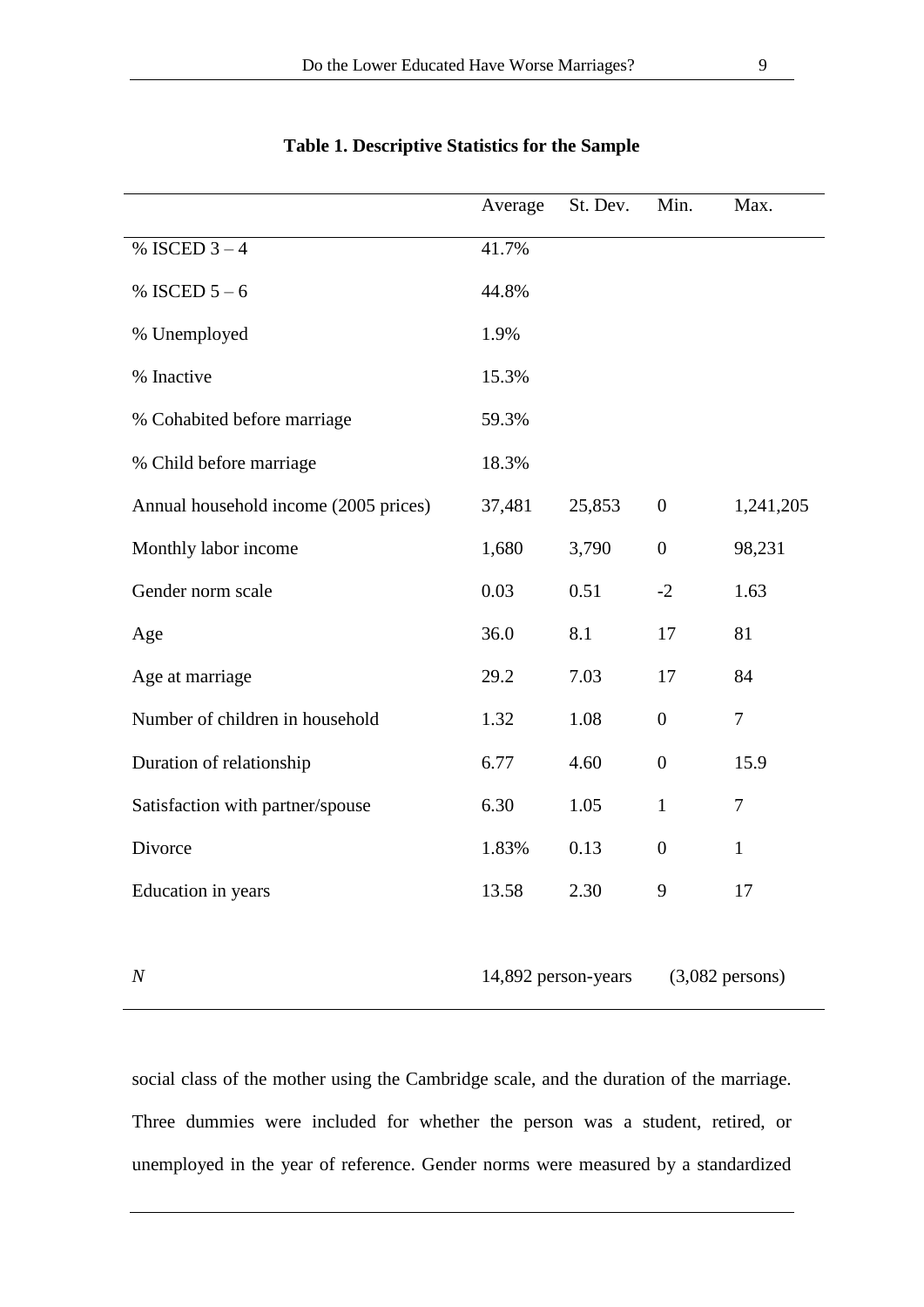scale based on eight questions that measure the respondents' views on gender roles and other issues related to family life ( $\alpha$  = .68). See Table 1 for descriptive statistics of the variables and the sample used. The listwise deletion procedure adopted led to the exclusion of 25.9% of cases.

## *Procedure*

The analysis consisted of several steps done separately by gender. Firstly, the differences in divorce risk and satisfaction trajectories were estimated by education. In a second step it was investigated whether possible differences in satisfaction trajectories explained distinct divorce risks by education. A third step consisted of estimating the different equations simultaneously using the statistical package aML.

Satisfaction trajectories were estimated with the following model using random effects growth curves, which allowed splitting the residual into a time-varying and a fixed individual component:

*Model 1*: 
$$
sat_{it} = \alpha + \beta_1 educ_{it} + \beta_2 t + \beta_3 educ_{it} + \beta_4 X_{it} + uI_i + \epsilon 1_{it}
$$
;

Where sat is satisfaction with the partner, educ is education in years, t is the duration of the marriage and  $X_{it}$  a vector of control variables.  $uI_i$  is a fixed individual and  $\epsilon I_{it}$  a time-varying residual. The same model was estimated for the marital satisfaction trajectories of the reference person"s partner:

*Model 2:* 
$$
psat_{it} = \alpha + \beta_1 educ_{it} + \beta_2t + \beta_3 educ_{it} + \beta_4X_{it} + u_1 + \varepsilon_1t
$$
.

Where psat is the marital satisfaction of the partner and  $u2_i$  is a fixed individual and  $\varepsilon2_{it}$ a time-varying residual. A problem with the analyses could be that due to different divorce risks the lower-educated could become a more selective group of "better"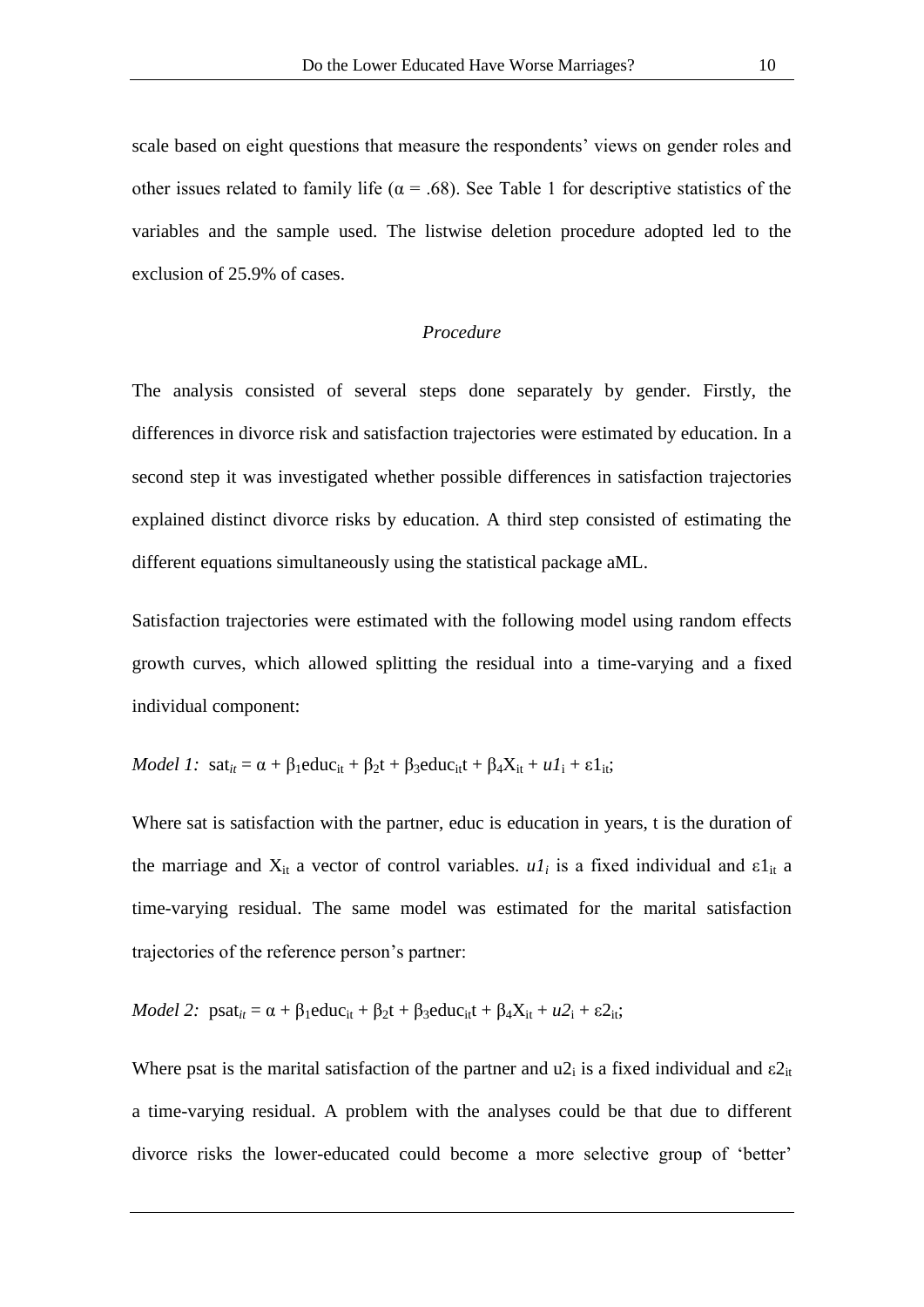marriages at longer durations of relationships. A first step to minimize this bias was to limit the analysis to the first fifteen years of marriage, and to run robustness checks with an even shorter time-frame (ten years). Secondly, interactions of duration with education were included to look at changes over time in the effect of education on marital satisfaction trajectories.

Divorce risk was estimated by discrete-time event history models in a stepwise manner. The following three models were estimated, where div is experiencing a divorce:

*Model 3*: 
$$
div_{it} = \alpha + \beta_1 educ_{it} + \beta_2t + \beta_3 educ_{it} + \beta_4X_{it} + \epsilon_3_{it}
$$

*Model 4*: 
$$
div_{it} = \alpha + \beta_1 educ_{it} + \beta_2t + \beta_3 educ_{it} + \beta_4X_{it} + \beta_5sat_{i,t-1} + \varepsilon3_{it}
$$

*Model 5:*  $div_{it} = \alpha + \beta_1$ educ<sub>it</sub> +  $\beta_2 t + \beta_3$ educ<sub>it</sub>t +  $\beta_4 X_{it} + \beta_5$ sat<sub>i,t-1</sub> +  $\beta_6$ psat<sub>i,t-1</sub> +  $\varepsilon$ 3<sub>it</sub>

The fixed individual residuals u1 and u2 of the first two models are likely to correlate with the time-varying residual  $\epsilon_3$ <sub>it</sub> of the last three models. This is to say, there might be time-invariant unobserved characteristics that are correlated with marital satisfaction that also determine divorce risk. The coefficients of satisfaction in Models 3 to 5 are therefore also likely to include the effects of these unobserved characteristics on divorce risk. To take this into account, Models 1, 2 and 5 were estimated simultaneously where the fixed individual residuals of the first two models were allowed to correlate with the residual of Model 5.

After establishing whether marital satisfaction explains educational differences in divorce risk, additional variables were included in the models and interacted with satisfaction in order to examine the mechanisms that could explain the results found.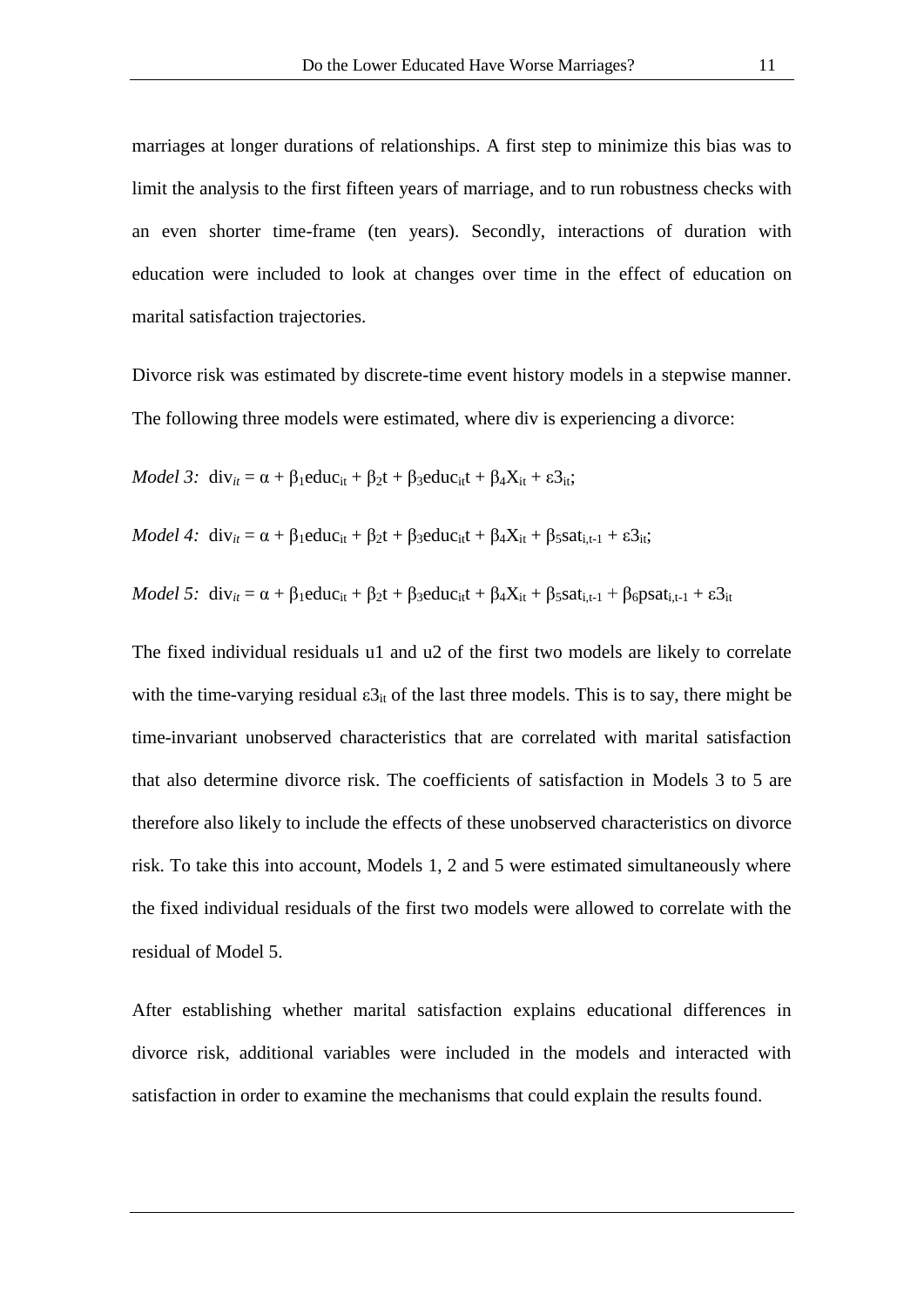#### Results

Figure 1 shows how the risk of divorce developed over time for women. Higher educated women were less likely to divorce than lower and mid-educated women. In Table 2 the estimates are shown for Model 1, which confirmed that these differences between educational groups were also statistically significant. In Figure 2 the results for the marital satisfaction trajectories of women are shown. These curves were based on predicted values taken from Model 1 of Table 2. The figure shows that no significant differences by education were observed, which was confirmed when looking at the numbers in Table 2. The interaction terms of education with duration were significant, reflecting the increase and subsequent decrease of the advantage of the higher educated, the latter might be due to more bad marriages that left the sample for the lower educated because of divorce. An absence of effects was also present when looking at the marital satisfaction of women"s partners in Model 2 of Table 2.

The inclusion of marital satisfaction in the divorce equation did not alter the coefficient for education. This suggested that the educational gradient in divorce found for women in Britain was not explained by differences in marital satisfaction. At the same time, marital satisfaction was a very solid predictor of divorce. The results were robust to the simultaneous estimation of the equations and correlating residuals. It can be seen from Model 6 in Table 2 that the coefficients involving education did not change.

The results for men were similar to those for women. Figure 3 shows the Kaplan-Meier survival curves for divorce by male education. Model 3 of Table 3 confirms that the negative gradient in divorce by male education was significant. When turning to marital satisfaction trajectories, a bit more differences were found compared to the results for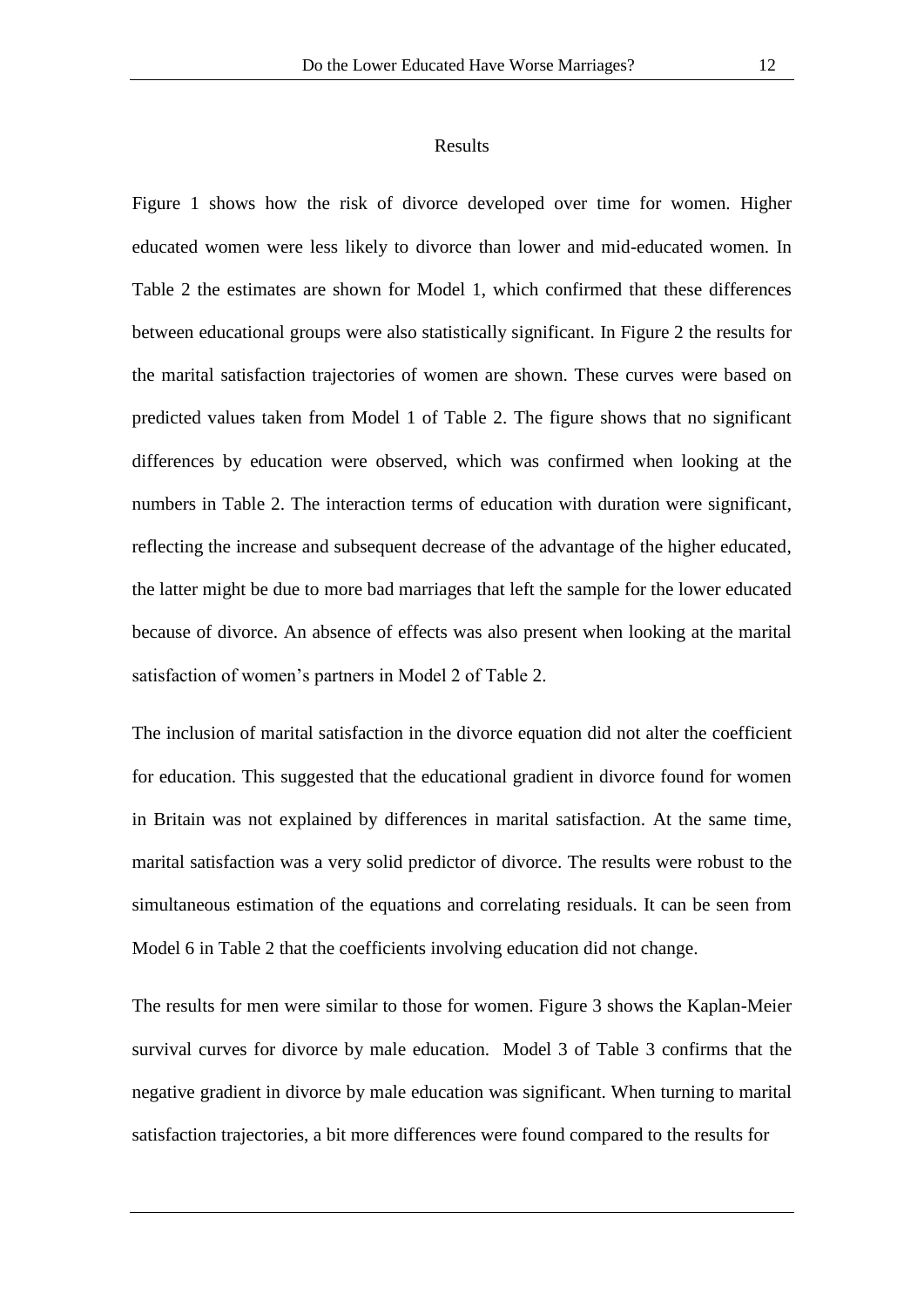

**Figure 1. Kaplan-Meier curves for divorce by women's education**

**Figure 2. Marital satisfaction trajectories by women's education**

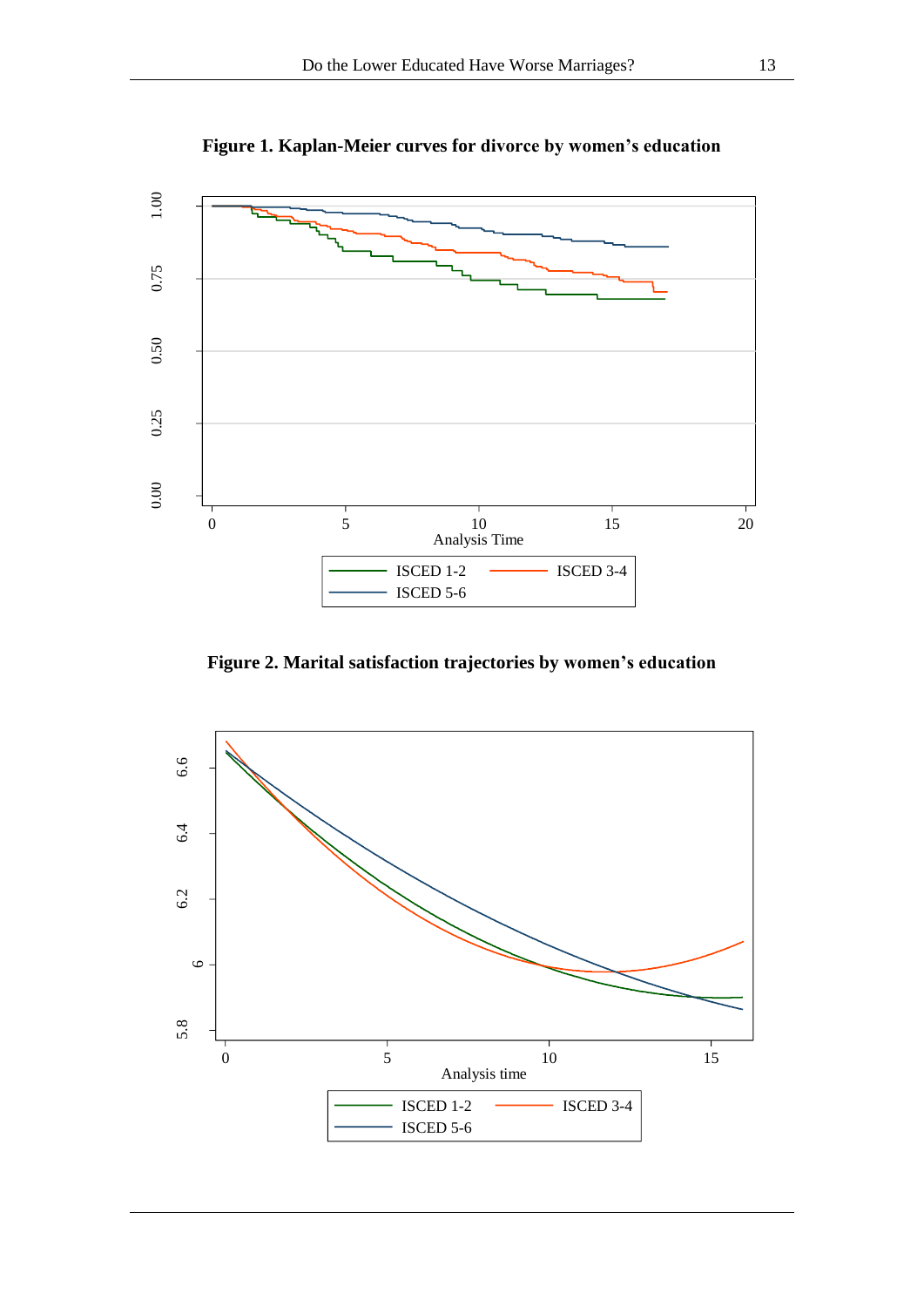| Outcome:                        | <b>Marital Satisfaction</b> |           | Mar. sat. of partner |           | Divorce     |           | Divorce     |          | Divorce     |           | <b>Both</b> |           |
|---------------------------------|-----------------------------|-----------|----------------------|-----------|-------------|-----------|-------------|----------|-------------|-----------|-------------|-----------|
| <b>Marital Satisfaction</b>     | Coef.                       | <b>SE</b> | Coef.                | <b>SE</b> | Coef.       | <b>SE</b> | Coef.       | $\rm SE$ | Coef.       | <b>SE</b> | Coef.       | <b>SE</b> |
| Education                       | $-0.002$                    | 0.014     |                      |           |             |           |             |          |             |           | $-0.005$    | 0.015     |
| Duration                        | $-0.222***$                 | 0.055     |                      |           |             |           |             |          |             |           | $-0.235***$ | 0.050     |
| Duration <sup>2</sup>           | $0.012***$                  | 0.004     |                      |           |             |           |             |          |             |           | $0.012***$  | 0.003     |
| Education*Duration              | $0.009**$                   | 0.004     |                      |           |             |           |             |          |             |           | $0.010***$  | 0.004     |
| Education*Duration <sup>2</sup> | $-0.000**$                  | 0.000     |                      |           |             |           |             |          |             |           | $-0.001***$ | 0.000     |
| Constant                        | 6.703***                    | 0.192     |                      |           |             |           |             |          |             |           | $6.751***$  | 0.196     |
| $\varepsilon$ 1                 |                             |           |                      |           |             |           |             |          |             |           | $-0.306***$ | 0.101     |
| u1                              |                             |           |                      |           |             |           |             |          |             |           | 0.812       | 0.018     |
| Partners' satisfaction          |                             |           |                      |           |             |           |             |          |             |           |             |           |
| Education                       |                             |           | 0.001                | 0.013     |             |           |             |          |             |           | 0.000       | 0.014     |
| Duration                        |                             |           | $-0.112*$            | 0.051     |             |           |             |          |             |           | $-0.110**$  | 0.044     |
| Duration <sup>2</sup>           |                             |           | 0.004                | 0.003     |             |           |             |          |             |           | 0.004       | 0.003     |
| Education*Duration              |                             |           | 0.002                | 0.004     |             |           |             |          |             |           | 0.003       | 0.003     |
| Education*Duration <sup>2</sup> |                             |           | $-0.000$             | 0.000     |             |           |             |          |             |           | $-0.000$    | 0.000     |
| Constant                        |                             |           | $6.647***$           | 0.174     |             |           |             |          |             |           | 6.661       | 0.191     |
| $\varepsilon$ 2                 |                             |           |                      |           |             |           |             |          |             |           | 0.016       | 0.140     |
| u2                              |                             |           |                      |           |             |           |             |          |             |           | $0.695***$  | 0.014     |
| Outcome: Divorce                |                             |           |                      |           |             |           |             |          |             |           |             |           |
| Education                       |                             |           |                      |           | $-0.201**$  | 0.099     | $-0.197**$  | 0.100    | $-0.204**$  | 0.102     | $-0.205*$   | 0.122     |
| Duration                        |                             |           |                      |           | $-0.259$    | 0.416     | $-0.505$    | 0.422    | $-0.536$    | 0.426     | $-0.205$    | 0.503     |
| Duration <sup>2</sup>           |                             |           |                      |           | 0.018       | 0.027     | 0.033       | 0.028    | 0.033       | 0.028     | $-0.49$     | 0.031     |
| Education*Duration              |                             |           |                      |           | 0.030       | 0.032     | 0.041       | 0.033    | 0.041       | 0.033     | $-0.040$    | 0.039     |
| Education*Duration <sup>2</sup> |                             |           |                      |           | $-0.002$    | 0.002     | $-0.003$    | 0.002    | $-0.003$    | 0.002     | $-0.003$    | 0.003     |
| Marital satisfaction            |                             |           |                      |           |             |           | $-0.606***$ | 0.052    | $-0.514***$ | 0.057     | $-0.371***$ | 0.085     |
| Partners' satisfaction          |                             |           |                      |           |             |           |             |          | $-0.287***$ | 0.066     | $-0.386***$ | 0.106     |
| Constant                        |                             |           |                      |           | $-1.617***$ | 1.271     | 2.232***    | 1.321    | $3.621***$  | 1.372     | 2.978*      | 1.693     |
| $\varepsilon$ 3                 |                             |           |                      |           |             |           |             |          |             |           | 0.871       | 0.557     |
| Rho1                            |                             |           |                      |           |             |           |             |          |             |           | $0.498***$  | 0.021     |
| Rho <sub>2</sub>                |                             |           |                      |           |             |           |             |          |             |           | $0.760***$  | 0.003     |
| Rho <sub>3</sub>                |                             |           |                      |           |             |           |             |          |             |           | $0.710***$  | 0.003     |

**Table 2. Marital satisfaction trajectories and divorce risk by women's education N = 7 455 person-years divided over 1 539 persons**

\*p<0.10; \*\*p<0.05; \*\*\*p<0.01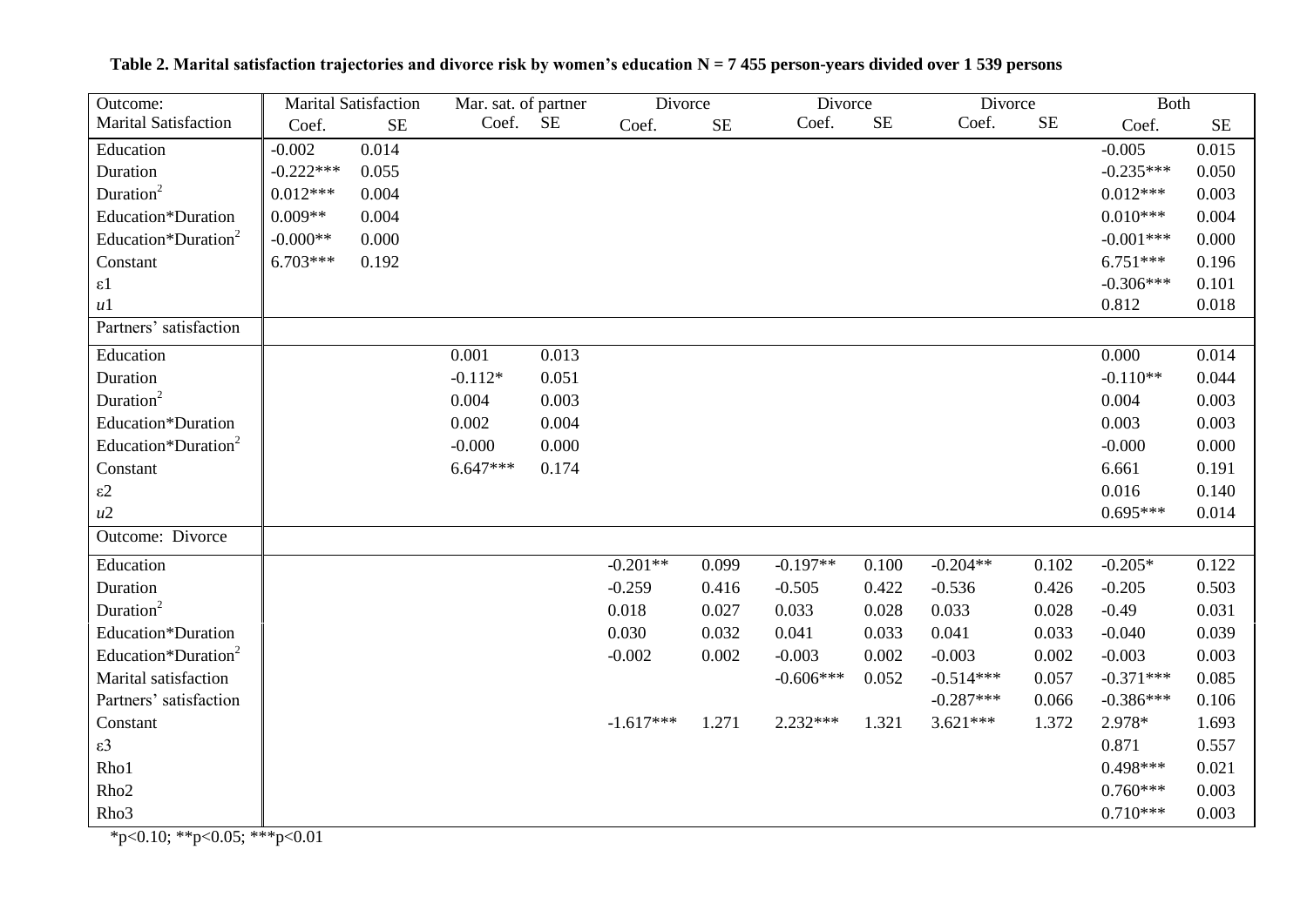women. While little differences in marital satisfaction were found by education, some differences emerged for the satisfaction men's partners. As shown in figure 4 it can be observed that the partners of lower educated men had a consistently lower marital satisfaction than others. When calculating the marginal effect of education on satisfaction by duration the differences by education turned significant for some years (see Table 4). When including marital satisfaction in the divorce equations the effect of education on divorce risk decreased but remained solidly significant. The educational gradient in divorce observed for men was therefore to some extent explained by differences in marital satisfaction. But it seems that a big part of the story seems to lie with differences in exit thresholds from relationships. When looking at the simultaneous estimation of Table 3 results for education also did not change here.

The robustness checks done on all the previous analyses (different specifications of education and marital satisfaction), did not change results for almost all models. Only the effect of women"s satisfaction by men"s education on marital satisfaction turned significant when using a dummy variable for marital satisfaction. At the same time, the dummy for marital satisfaction did not alter the coefficients for education when explaining divorce. Additional analysis (not shown) pointed out that taking into account larger parts of the marital satisfaction trajectories (not just the preceding year) did not provide extra explanatory power when explaining divorce. Satisfaction in various years preceding the reference year did not have effects beyond satisfaction in the year before and did not change the coefficients for education. The results have been replicated just using the first 10 years of the relationship to check whether the lower educated divorcing more and therefore becoming a more select group over time influenced results. If results would change, this could indicate that groups becoming more selective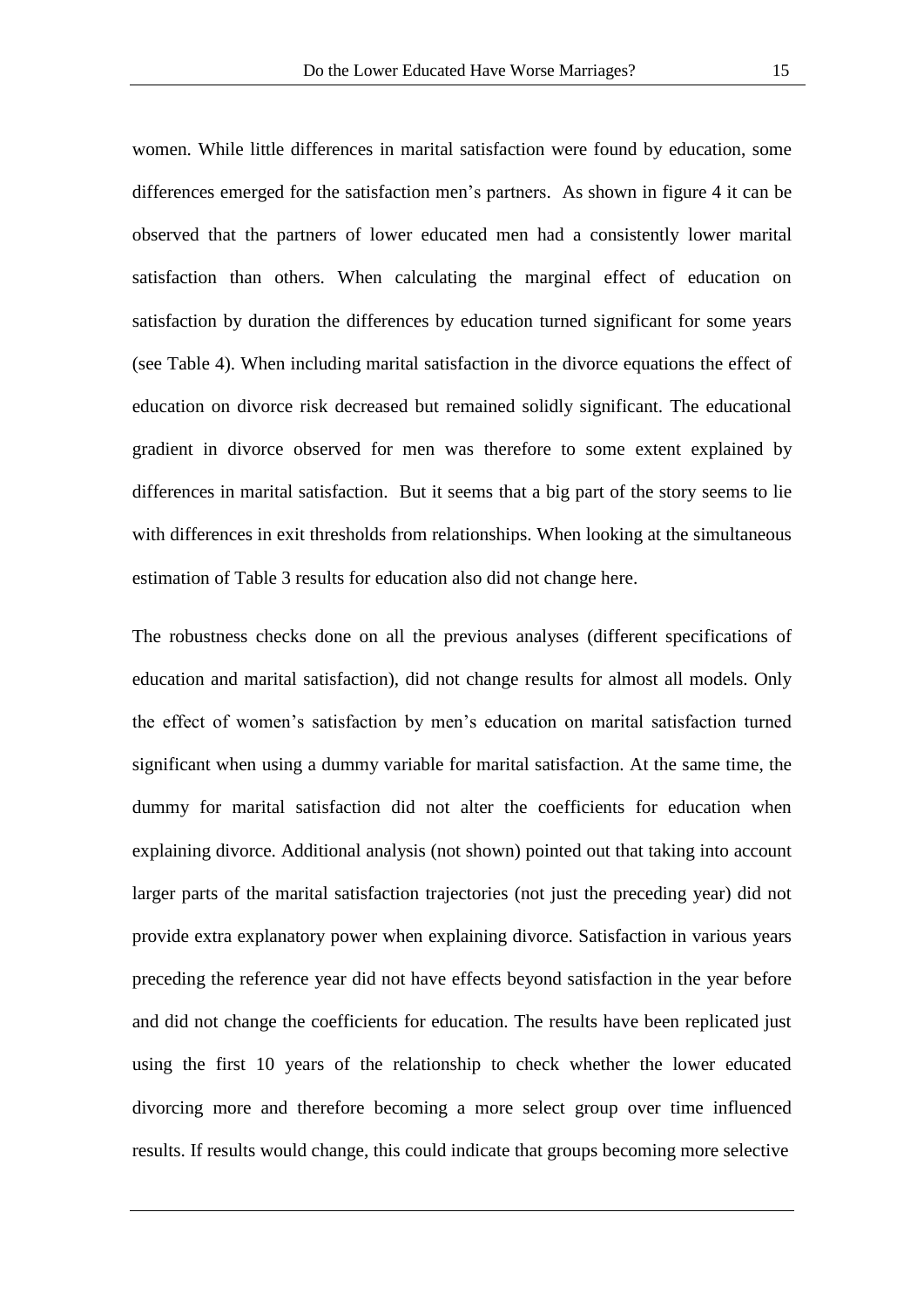

**Figure 3. Kaplan-Meier curves for divorce by men's education**

**Figure 4. Marital satisfaction of partners by men's education**

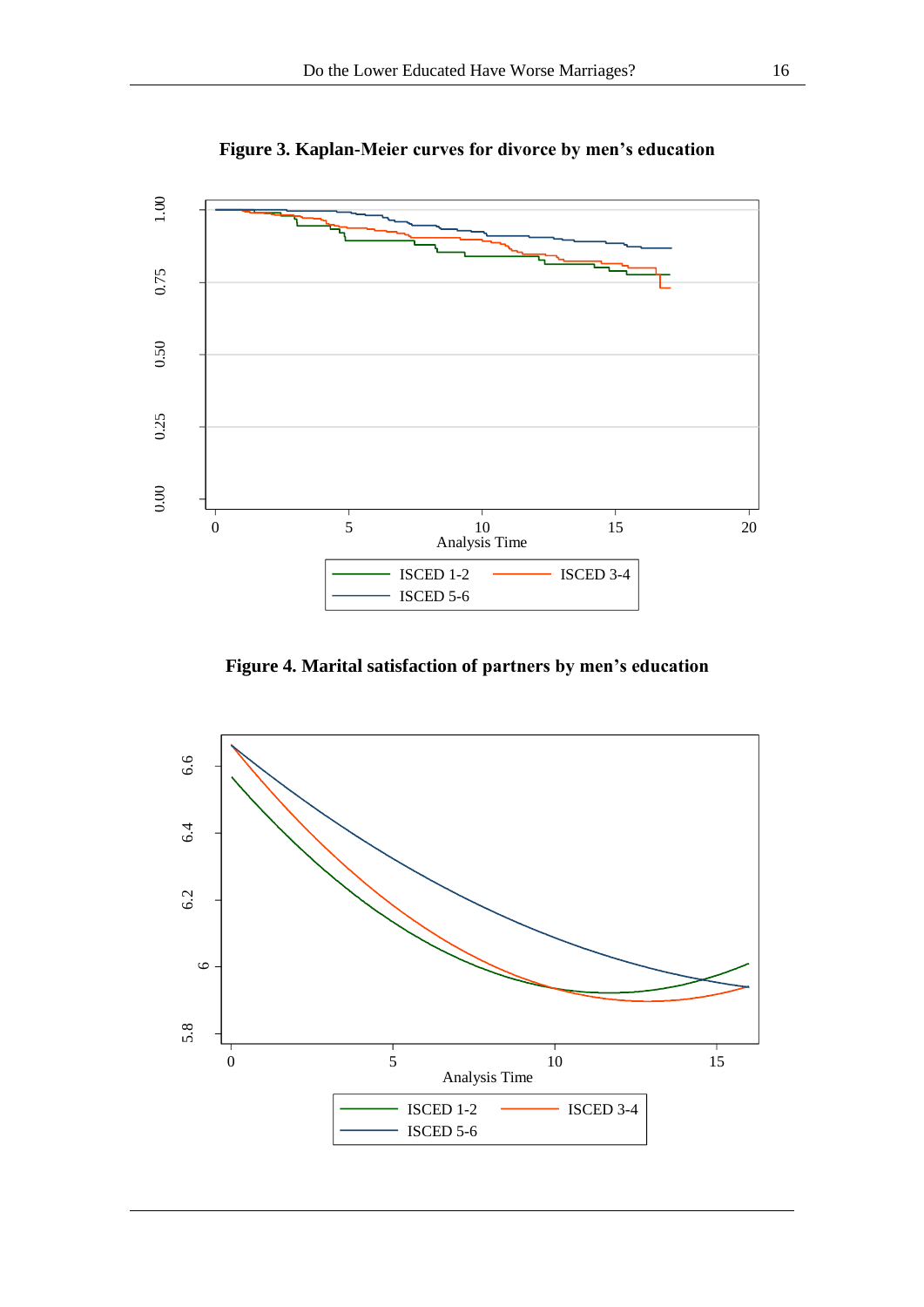| Outcome:                                         | <b>Marital Satisfaction</b> |           | Mar. sat. of partner |           | Divorce     |          | Divorce     |           | Divorce     |          | All         |          |
|--------------------------------------------------|-----------------------------|-----------|----------------------|-----------|-------------|----------|-------------|-----------|-------------|----------|-------------|----------|
| <b>Marital Satisfaction</b>                      | Coef.                       | <b>SE</b> | Coef.                | <b>SE</b> | Coef.       | $\rm SE$ | Coef.       | <b>SE</b> | Coef.       | $\rm SE$ | Coef.       | $\rm SE$ |
| Education                                        | 0.002                       | 0.013     |                      |           |             |          |             |           |             |          | $-0.005$    | 0.014    |
| Duration                                         | $-0.087*$                   | 0.050     |                      |           |             |          |             |           |             |          | $-0.095**$  | 0.046    |
| Duration <sup>2</sup>                            | 0.005                       | 0.003     |                      |           |             |          |             |           |             |          | $0.004*$    | 0.002    |
| Education*Duration                               | 0.001                       | 0.004     |                      |           |             |          |             |           |             |          | 0.002       | 0.003    |
| Education*Duration <sup>2</sup>                  | $-0.000$                    | 0.000     |                      |           |             |          |             |           |             |          | $-0.000$    | 0.000    |
| Constant                                         | $6.577***$                  | 0.176     |                      |           |             |          |             |           |             |          | $6.682***$  | 0.195    |
| $\varepsilon$ 1                                  |                             |           |                      |           |             |          |             |           |             |          | $-0.508***$ | 0.166    |
| u1                                               |                             |           |                      |           |             |          |             |           |             |          | $0.703***$  | 0.015    |
| Partners' satisfaction                           |                             |           |                      |           |             |          |             |           |             |          |             |          |
| Education                                        |                             |           | 0.008                | 0.014     |             |          |             |           |             |          | 0.007       | 0.014    |
| Duration                                         |                             |           | $-0.176***$          | 0.054     |             |          |             |           |             |          | $-0.195***$ | 0.043    |
| Duration <sup>2</sup>                            |                             |           | $0.008**$            | 0.003     |             |          |             |           |             |          | $0.009***$  | 0.002    |
| Education*Duration                               |                             |           | 0.005                | 0.004     |             |          |             |           |             |          | $0.007**$   | 0.003    |
| Education*Duration <sup>2</sup>                  |                             |           | $-0.000$             | 0.000     |             |          |             |           |             |          | $-0.000**$  | 0.000    |
| Constant                                         |                             |           | $6.550***$           | 0.193     |             |          |             |           |             |          | $6.563***$  | 0.180    |
| $\varepsilon$ 2                                  |                             |           |                      |           |             |          |             |           |             |          | $-0.944***$ | 0.068    |
| u2                                               |                             |           |                      |           |             |          |             |           |             |          | $0.801***$  | 0.019    |
| Outcome: Divorce                                 |                             |           |                      |           |             |          |             |           |             |          |             |          |
| Education                                        |                             |           |                      |           | $-0.299***$ | 0.093    | $-0.296***$ | 0.095     | $-0.258***$ | 0.095    | $-0.257**$  | 0.110    |
| Duration                                         |                             |           |                      |           | $-0.861**$  | 0.391    | $-0.919**$  | 0.398     | $-0.991**$  | 0.401    | $-0.979**$  | 0.475    |
| Duration <sup>2</sup>                            |                             |           |                      |           | $0.051**$   | 0.025    | $0.054**$   | 0.026     | $0.060**$   | 0.025    | $0.060**$   | 0.030    |
| Education*Duration                               |                             |           |                      |           | $0.072**$   | 0.030    | $0.072**$   | 0.031     | $0.072**$   | 0.030    | $0.072**$   | 0.036    |
| Education*Duration <sup>2</sup>                  |                             |           |                      |           | $-0.004**$  | 0.002    | $-0.004**$  | 0.002     | $-0.005**$  | 0.002    | $-0.005**$  | 0.002    |
| Marital satisfaction                             |                             |           |                      |           |             |          | $-0.52***$  | 0.057     | $-0.315***$ | 0.065    | $-0.309***$ | 0.065    |
| Partners' satisfaction                           |                             |           |                      |           |             |          |             |           | $-0.491***$ | 0.057    | $-0.466***$ | 0.086    |
| Constant                                         |                             |           |                      |           | $-0.168$    | 1.180    | 3.109**     | 1.260     | 4.471***    | 1.273    | 4.240***    | 1.614    |
| $\varepsilon$ 3                                  |                             |           |                      |           |             |          |             |           |             |          | 0.050       | 0.147    |
| Rho1                                             |                             |           |                      |           |             |          |             |           |             |          | $0.500***$  | 0.022    |
| Rho <sub>2</sub>                                 |                             |           |                      |           |             |          |             |           |             |          | $0.717***$  | 0.003    |
| Rho3<br>0.10 <sub>10</sub><br>$QQ = \frac{1}{2}$ | $\bigcap$ $\bigcap$ 1       |           |                      |           |             |          |             |           |             |          | $0.771***$  | 0.004    |

**Table 3. Marital satisfaction trajectories and divorce risk by men's education N = 7 437 person-years divided over 1 542 persons**

\*p<0.10; \*\*p<0.05; \*\*\*p<0.01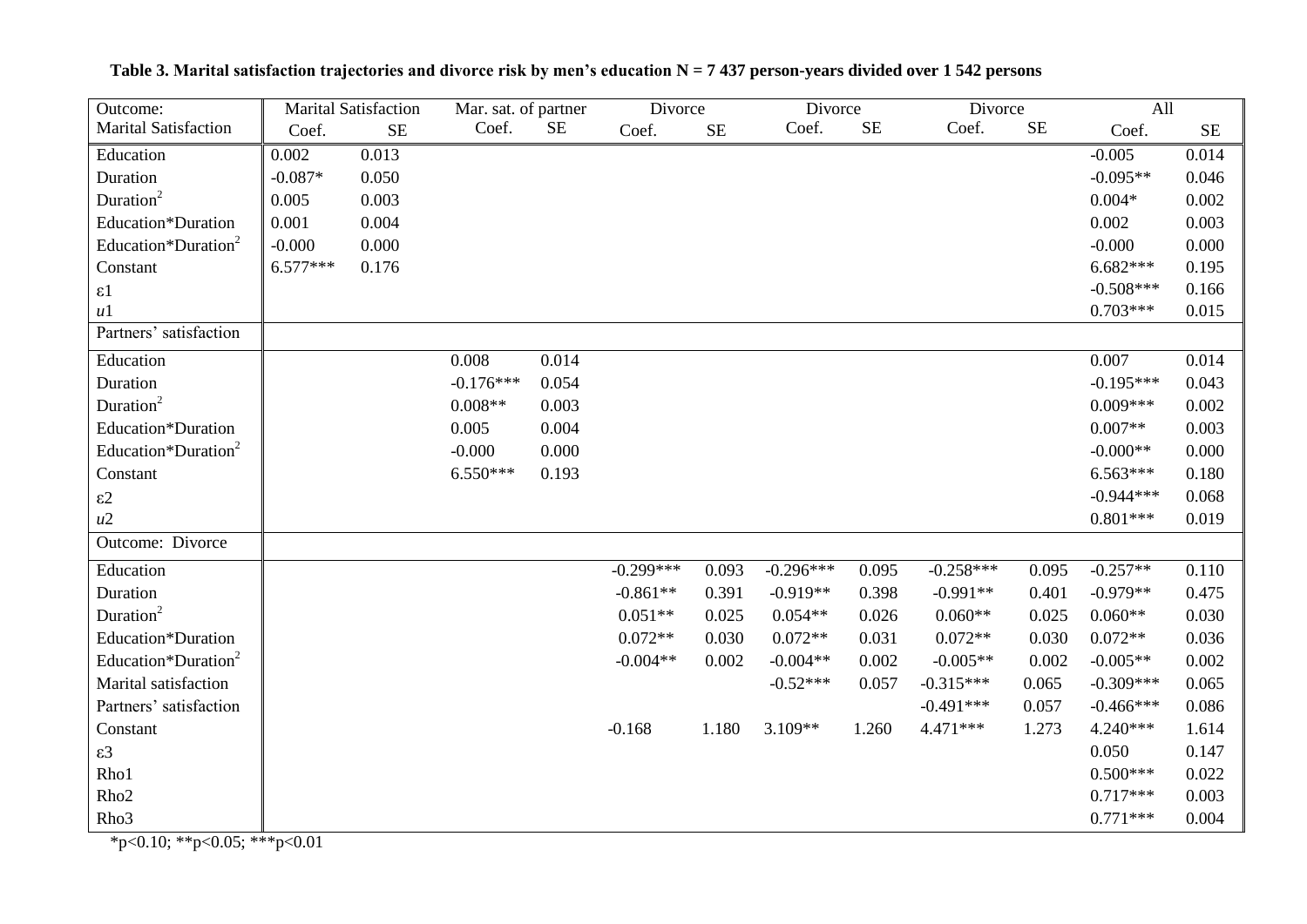|         | Women's education on women's<br>satisfaction |    | Men's education on women's<br>satisfaction |           |  |  |  |
|---------|----------------------------------------------|----|--------------------------------------------|-----------|--|--|--|
|         | Dy/dx                                        | SE | Dy/dx                                      | <b>SE</b> |  |  |  |
| $T=0$   | $-0.002$                                     |    | 0.008                                      | 0.014     |  |  |  |
| $T=1$   | 0.006                                        |    | 0.013                                      | 0.012     |  |  |  |
| $T=2$   | 0.013                                        |    | $0.017*$                                   | 0.010     |  |  |  |
| $T=3$   | $0.019**$                                    |    | $0.021**$                                  | 0.010     |  |  |  |
| $T=4$   | $0.024**$                                    |    | $0.024**$                                  | 0.010     |  |  |  |
| $T=5$   | $0.027***$                                   |    | $0.026***$                                 | 0.010     |  |  |  |
| $T=6$   | $0.029***$                                   |    | $0.028***$                                 | 0.010     |  |  |  |
| $T=7$   | $0.029***$                                   |    | $0.029***$                                 | 0.011     |  |  |  |
| $T = 8$ | $0.029***$                                   |    | $0.029***$                                 | 0.011     |  |  |  |
| $T=9$   | $0.027**$                                    |    | $0.029***$                                 | 0.011     |  |  |  |
| $T=10$  | $0.024**$                                    |    | $0.028**$                                  | 0.011     |  |  |  |
| $T=11$  | $0.019*$                                     |    | $0.026**$                                  | 0.011     |  |  |  |
| $T=12$  | 0.014                                        |    | $0.023**$                                  | 0.011     |  |  |  |
| $T=13$  | 0.007                                        |    | $0.020*$                                   | 0.012     |  |  |  |
| $T=14$  | $-0.002$                                     |    | 0.016                                      | 0.013     |  |  |  |

**Table 4. Marginal effects of years of education on satisfaction by time since start of relationship**  $N = 7437$  **for women and**  $N = 7455$  **for men** 

 $*p<0.10$ ;  $*p<0.05$ ;  $**p<0.01$ 

over time could have caused the absence of effects. However, results did not change when restricting the time-frame. Just, as can be expected, in the satisfaction models the interaction terms of education with duration ceased to be significant.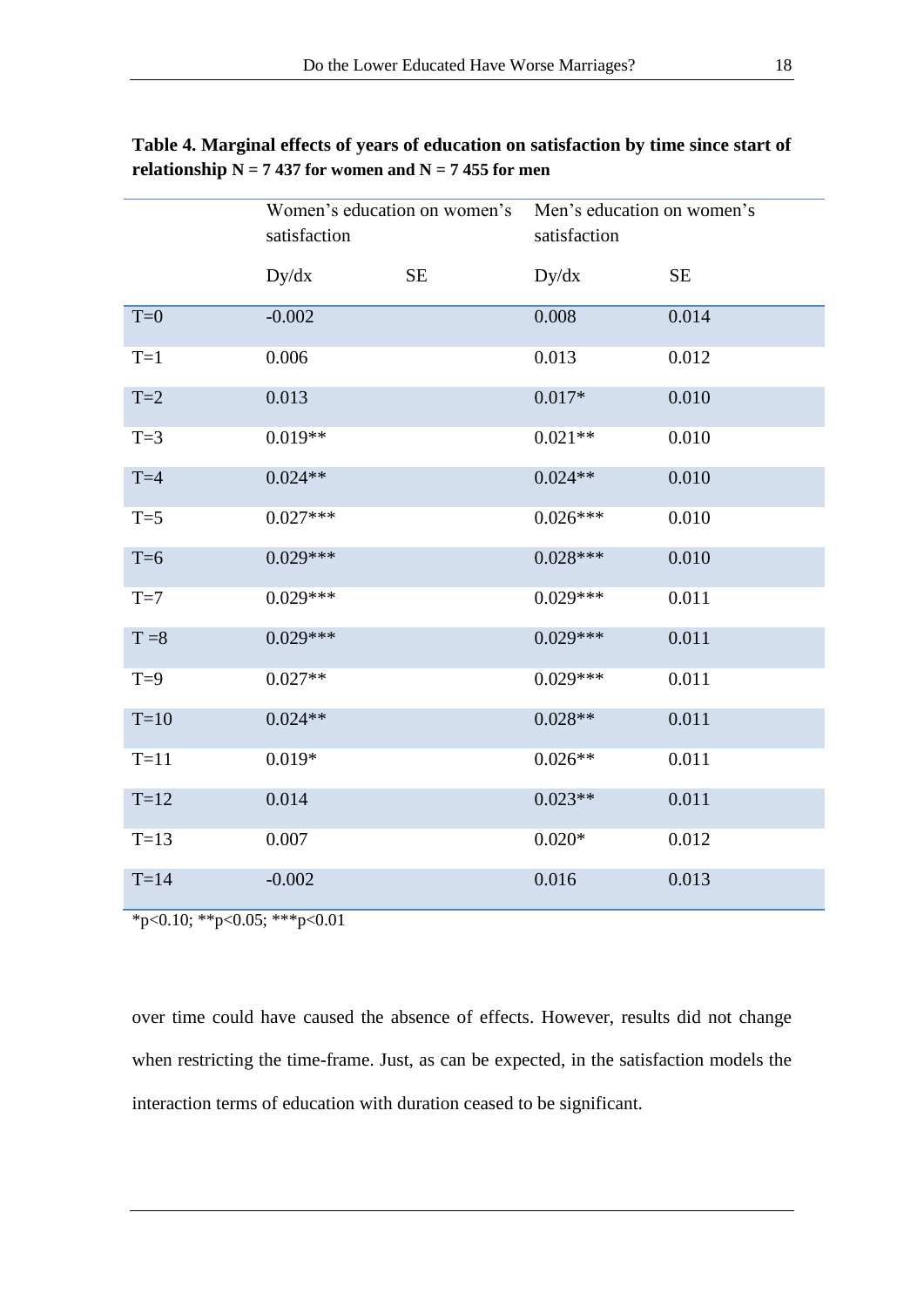Given the robustness of the results, the main explanation behind distinct divorce risks by education seems to lie with exit thresholds. To illustrate, the average marital satisfaction of lower educated women before the year of divorce was 5.04 compared to 4.85 for their higher-educated counter-parts. The numbers for their partners" satisfaction were 6.21 and 5.13 respectively. For lower educated men it was 5.71 compared to 5.45 for the higher educated. For their partners it was 4.79 and 5.07 respectively (but for the mid-educated it was 5.15).

### *Mechanisms*

In this next section, the analysis done to investigate the mechanisms behind the results found is presented. For table 5 the controls and mediating variables that could explain the results were included into the analysis in a stepwise manner. In the theoretical section different explanations for the existence of variation in exit thresholds from relationships were outlined. First, it could be that the higher educated are a more select group, given their lower marriage rates. In that case only the ones most committed marry. Second, it could be that the lower educated have less to lose when they divorce. After a divorce people lose access to their partners' resources, which might increase the exit threshold to divorce. For Table 5, first the controls that do not directly relate to either of those explanations were included. Results did not change compared to the models estimated before. Second, the variables related to selection into marriage were included. Age at marriage reduced the odds of divorce, but slightly increased the effect of education on divorce. Third, variables related to resources were included into the models. For both men and women divorce risks were higher when women had more resources and divorce risk was negatively related to men"s resources.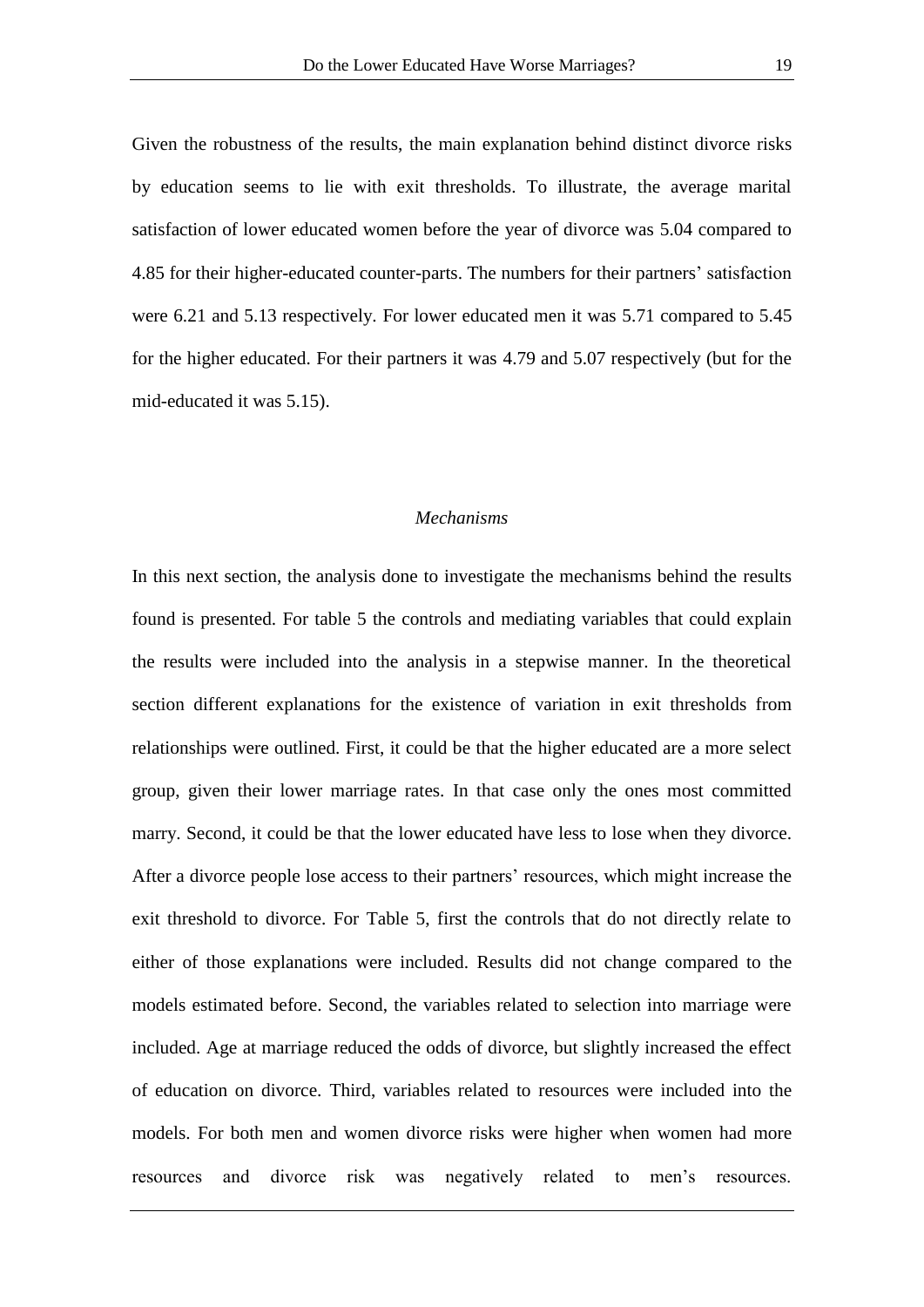|                                 | Women      |          |            |          |            |      | Men        |          |            |          |             |           |  |
|---------------------------------|------------|----------|------------|----------|------------|------|------------|----------|------------|----------|-------------|-----------|--|
|                                 | Model 1    |          | Model 2    |          | Model 3    |      | Model 1    |          | Model 2    |          | Model 3     |           |  |
|                                 | Coef.      | $\rm SE$ | Coef.      | $\rm SE$ | Coef.      | SE   | Coef.      | $\rm SE$ | Coef.      | $\rm SE$ | Coef.       | <b>SE</b> |  |
| Education                       | $-0.20*$   | 0.10     | $-0.21**$  | 0.11     | $-0.18*$   | 0.11 | $-0.27***$ | 0.10     | $-0.28***$ | 0.10     | $-0.26***$  | 0.10      |  |
| Duration                        | $-0.54$    | 0.43     | $-0.54$    | 0.43     | $-0.47$    | 0.44 | $-1.01**$  | 0.41     | $-1.07**$  | 0.41     | $-1.17$     | 0.41      |  |
| Duration <sup>2</sup>           | 0.03       | 0.03     | 0.03       | 0.03     | 0.03       | 0.03 | $0.06**$   | 0.03     | $0.06**$   | 0.03     | $0.07***$   | 0.03      |  |
| Education*Duration              | 0.04       | 0.03     | 0.04       | 0.03     | 0.03       | 0.04 | $0.07**$   | 0.03     | $0.08**$   | 0.03     | $0.09***$   | 0.03      |  |
| Education*Duration <sup>2</sup> | $-0.00$    | 0.00     | $-0.00$    | 0.00     | $-0.00$    | 0.00 | $-0.005**$ | 0.002    | $-0.005**$ | 0.002    | $-0.005***$ | 0.002     |  |
| Marital satisfaction            | $-0.50***$ | 0.06     | $-0.49***$ | 0.06     | $-0.48***$ | 0.06 | $-0.32***$ | 0.06     | $-0.32***$ | 0.06     | $-0.32***$  | 0.07      |  |
| Partners' satisfaction          | $-0.29***$ | 0.07     | $-0.30***$ | 0.07     | $-0.28***$ | 0.07 | $-0.49***$ | 0.06     | $-0.48***$ | 0.06     | $-0.48***$  | 0.06      |  |
| Child under 4 years             | $-0.24$    | 0.22     | $-0.30$    | 0.23     | $-0.36$    | 0.23 | $-0.09$    | 0.21     | $-0.21$    | 0.22     | $-0.24$     | 0.22      |  |
| Gender norms scale              | 0.20       | 0.18     | 0.09       | 0.18     | 0.01       | 0.19 | $0.37**$   | 0.19     | $0.32*$    | 0.19     | 0.28        | 0.19      |  |
| Number of children              | 0.09       | 0.10     | $-0.07$    | 0.12     | $-0.18$    | 0.13 | 0.07       | 0.10     | $-0.02$    | 0.11     | $-0.10$     | 0.12      |  |
| Selection into mar.             |            |          |            |          |            |      |            |          |            |          |             |           |  |
| Age at marriage                 |            |          | $-0.08***$ | 0.02     | $-0.09***$ | 0.02 |            |          | $-0.08***$ | 0.02     | $-0.08***$  | 0.02      |  |
| Cohabited before mar.           |            |          | 0.21       | 0.19     | 0.23       | 0.19 |            |          | 0.13       | 0.19     | 0.12        | 0.20      |  |
| Child before marriage           |            |          | 0.28       | 0.24     | 0.15       | 0.25 |            |          | 0.26       | 0.25     | 0.12        | 0.25      |  |
| $Age - partners' age$           |            |          | 0.02       | 0.02     | 0.03       | 0.02 |            |          | $0.06**$   | 0.02     | $0.06**$    | 0.02      |  |
| Resources                       |            |          |            |          |            |      |            |          |            |          |             |           |  |
| Ln(labour income)               |            |          |            |          | 0.04       | 0.05 |            |          |            |          | $-0.04*$    | 0.02      |  |
| Labour income share             |            |          |            |          | $0.74*$    | 0.41 |            |          |            |          | $-0.10$     | 0.46      |  |
| Lab inc share missing           |            |          |            |          | $-0.25$    | 0.73 |            |          |            |          | $-1.30**$   | 0.53      |  |
| Ln(Household inc.)              |            |          |            |          | $-0.18$    | 0.17 |            |          |            |          | $-0.15$     | 0.14      |  |
| Unemployed                      |            |          |            |          | $-0.34$    | 0.65 |            |          |            |          | $0.72*$     | 0.41      |  |
| Partner Unemployed              |            |          |            |          | $0.88**$   | 0.40 |            |          |            |          | $-0.14$     | 0.65      |  |
| Inactive                        |            |          |            |          | $-0.45*$   | 0.24 |            |          |            |          | 0.72        | 0.45      |  |
| Partner Inactive                |            |          |            |          | $0.78*$    | 0.45 |            |          |            |          | $-0.28$     | 0.24      |  |
| Maternal class score            |            |          |            |          | 0.01       | 0.01 |            |          |            |          | $-0.01*$    | 0.01      |  |
| Maternal class missing          |            |          |            |          | 0.21       | 0.30 |            |          |            |          | $-0.74**$   | 0.29      |  |
| Constant                        | $3.43**$   | 1.39     | 5.97***    | 1.56     | $7.01***$  | 2.50 | 4.53***    | 1.29     | $6.94***$  | 1.44     | $9.20***$   | 2.11      |  |

**Table 5. Discrete-time event history models explaining divorce by gender N = 7 437 for women and N = 7 455 for men**

\*p<0.10; \*\*p<0.05; \*\*\*p<0.01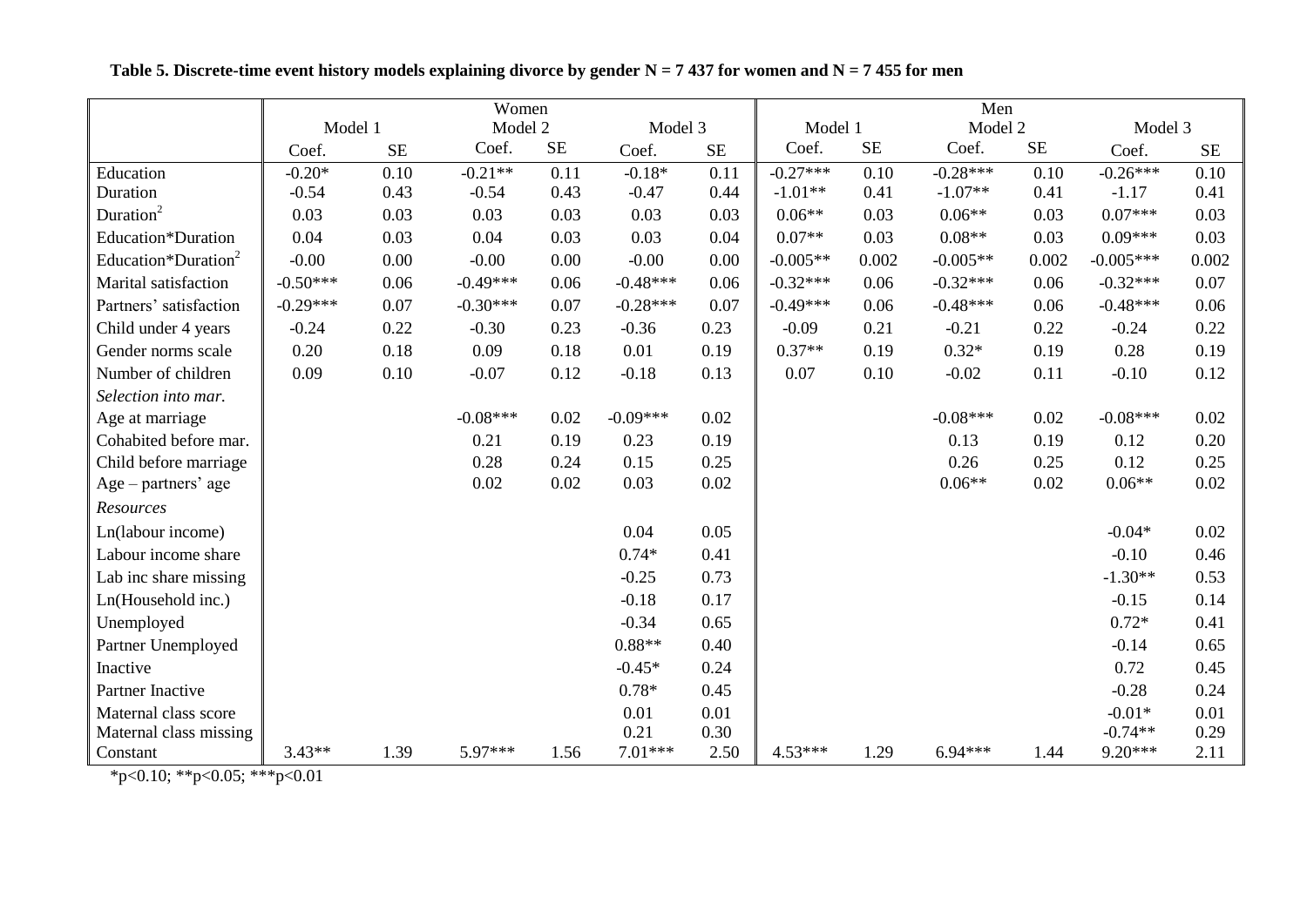For both women and men the effect of education became smaller but remained significant. Some additional analyses were done using other variables such as differences in gender norms between the partners, the share of housework done by the partner and parental divorce, but yielded no significant results. The same was the case for interactions of marital satisfaction and education with the mediating variables.

#### Discussion

The results presented before show that a negative educational gradient in divorce exists in Britain for both men and women. Marital satisfaction did not differ by education for women, nor did it for their partners. At the same time, slight differences in marital satisfaction were found by education of men. The partners' of lower educated men seemed less satisfied with their relationship than others. At the same time, marital satisfaction trajectories did not play a role in the educational gradient observed for women, while it changed to some extent the coefficient of education when explaining divorce for men. However, also for men the coefficient of education on divorce remains highly significant once controlling for marital satisfaction. In search for alternative explanations sets of control variables were included related to selection into marriage and the threshold to leave a relationship. Only income variables, fitting in the latter category, explained to some extent the educational gradient in divorce once controlling for marital satisfaction.

The first implication of these results is that the implicit assumption that marriages of the lower educated are worse does not seem to hold. This assumption has been central in the debate on the turnaround in the educational gradient in divorce. Goode"s theory implied that relationships of lower educated people are of lower quality, and therefore,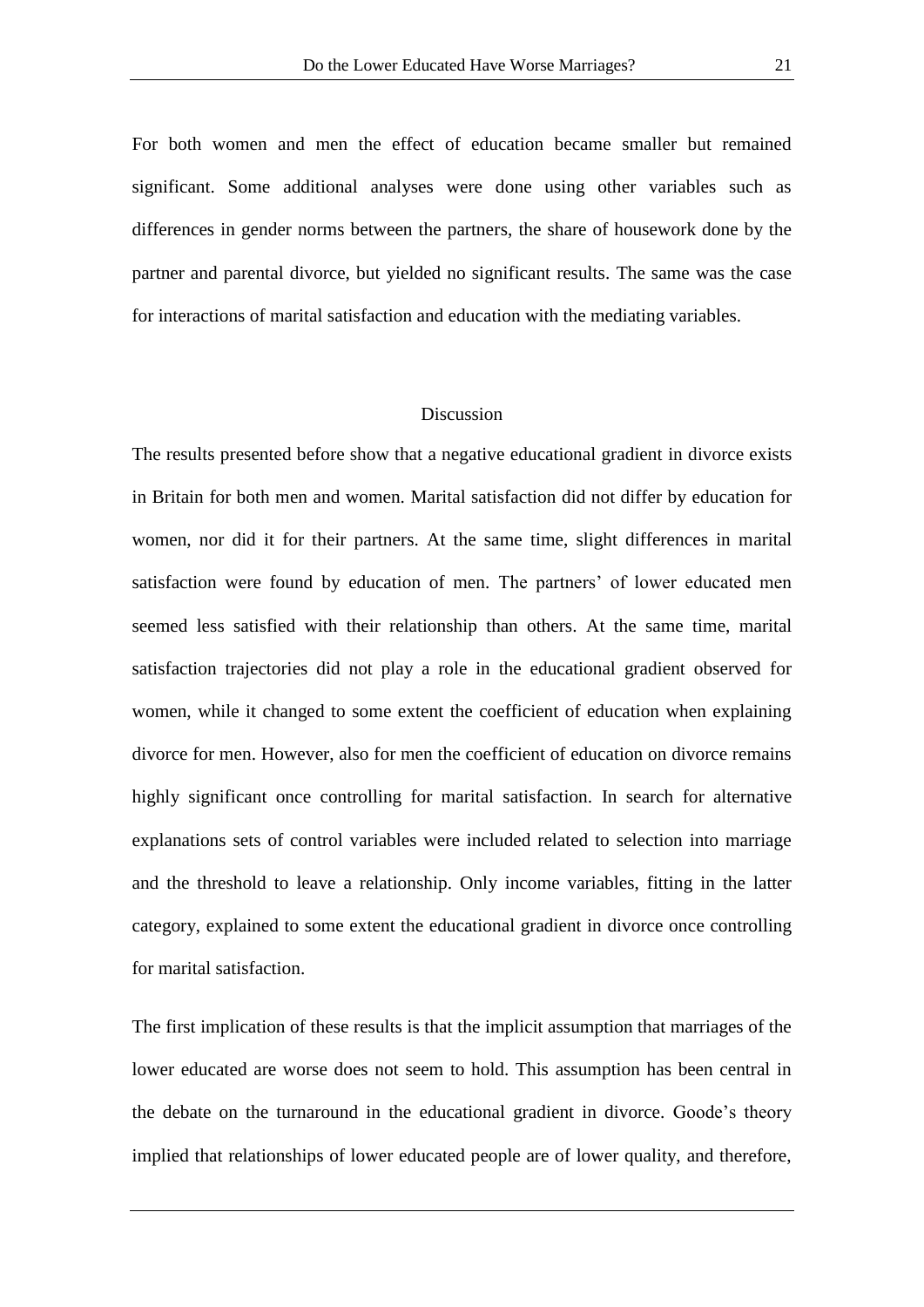once legal, social and economical barriers are lifted, they will divorce more. The numbers presented suggest that this is not the case and that the negative educational gradient in divorce needs new explanations.

A first finding in that direction is that variation in exit thresholds from relationships were found by education. This is to say, lower educated people leave relationships earlier than higher educated people. The drop in marital satisfaction needed to cause a break-up is larger for the higher educated. The found effects for income suggest that this is partly due to variation in the economic costs of divorce in an absolute sense. If a person loses access to a partner"s income and other resources, these losses are likely to be bigger for the lower educated in an absolute sense than for others.

A selection explanation did not seem likely because related variables did not change the coefficient for education. Future research could investigate more possibilities. Given that it is not the quality of the relationship that matters, differences in divorce risk by education seem to be determined by barriers to divorce and the availability of alternatives. Do the lower educated have better alternatives than the higher educated? What other barriers can there be to divorce? Might there be a bigger social cost for the higher educated to divorce? It could be that if divorce is still seen as a failure, this could have bigger effects on the reputation of the higher educated than on others. Another explanation can be sought in how well people are able to deal with shocks to the relationship. It might be that certain people are not able to manage the impact a shock to the relationship has. A small shock might for these people cause a break-up, while for others it does not or will only lead to a break-up after years of trying to repair the relationship. In that case variation in commitment to relationships or relationship skills can be the reason why the lower educated divorce more.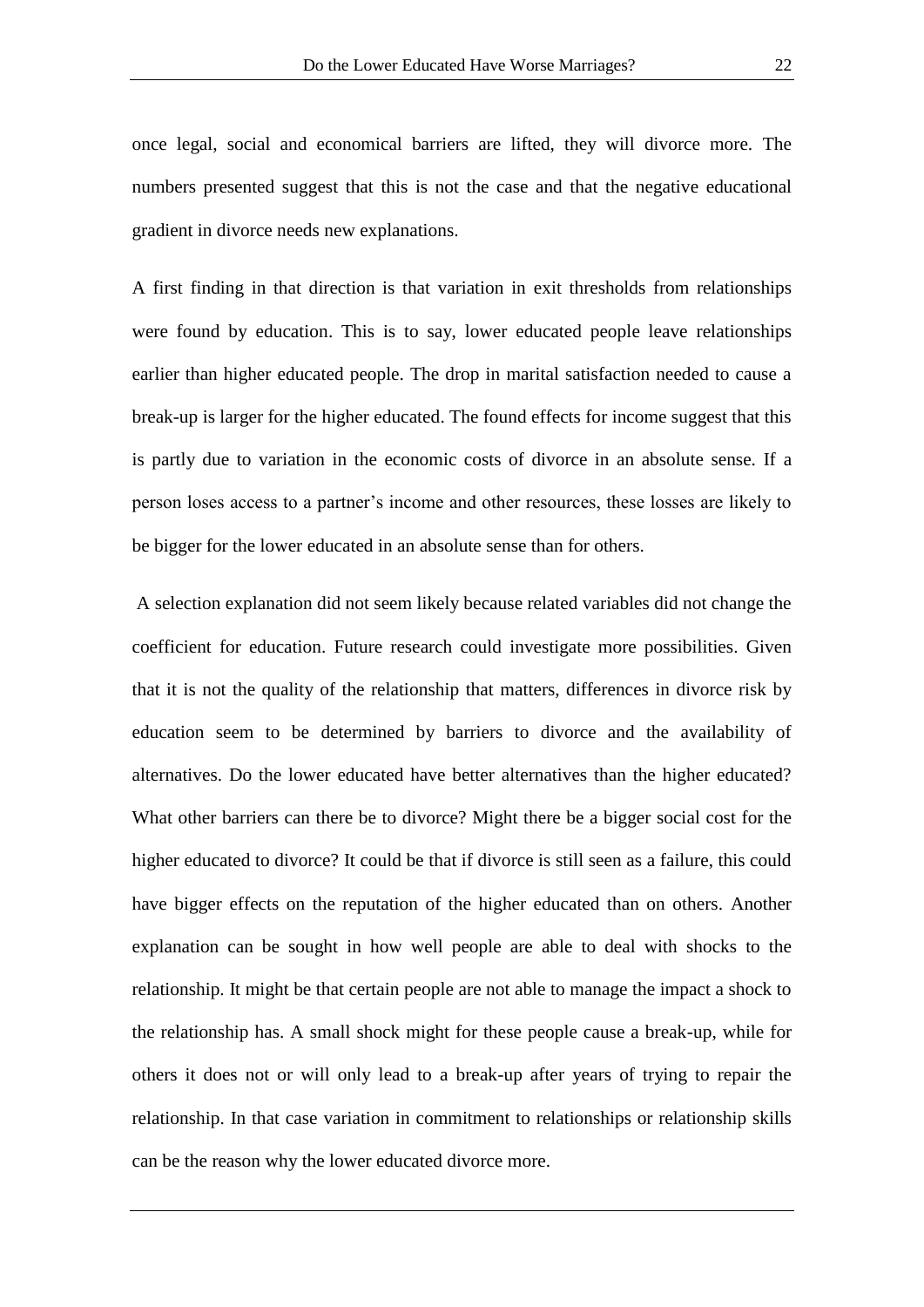The results of this article do have consequences on how family polarization in society could be reduced. If, indeed, marital satisfaction does not differ by education, focusing on the long-term relationship dynamics in order to reduce inequalities between educational groups might not be the most effective remedy. Depending on what other explanation seems valid, focusing on reducing income inequality could reduce differences but that would be a strategy of increasing barriers to divorce for the lower educated. Instead, a focus on the frequency with which the lower educated have to deal with shocks to the couple, and how to deal with sudden crises might be a more desirable strategy when focusing on relationships.

In order to come to a greater understanding of the existing inequalities in different countries, it has first to be investigated whether the results found also can be replicated in other countries than Britain. Other questions that would very much increase our understanding of the issue are: Does variation in the exit thresholds to divorce differ by country? What variations in context are related with lower inequalities? Can skills that allow people to deal with sudden crises explain parts of the story?

## Conclusion

The existing negative educational gradient in divorce in many countries carries many potential consequences for class and gender inequalities in family life, well-being, and children"s life chances. Despite its great impact on inequality, little is known about why the lower educated divorce more. A key assumption in theoretical and empirical treatments of the issue was that the lower educated have worse relationships than others due to greater economic pressures and the possession of less relationship skills. In this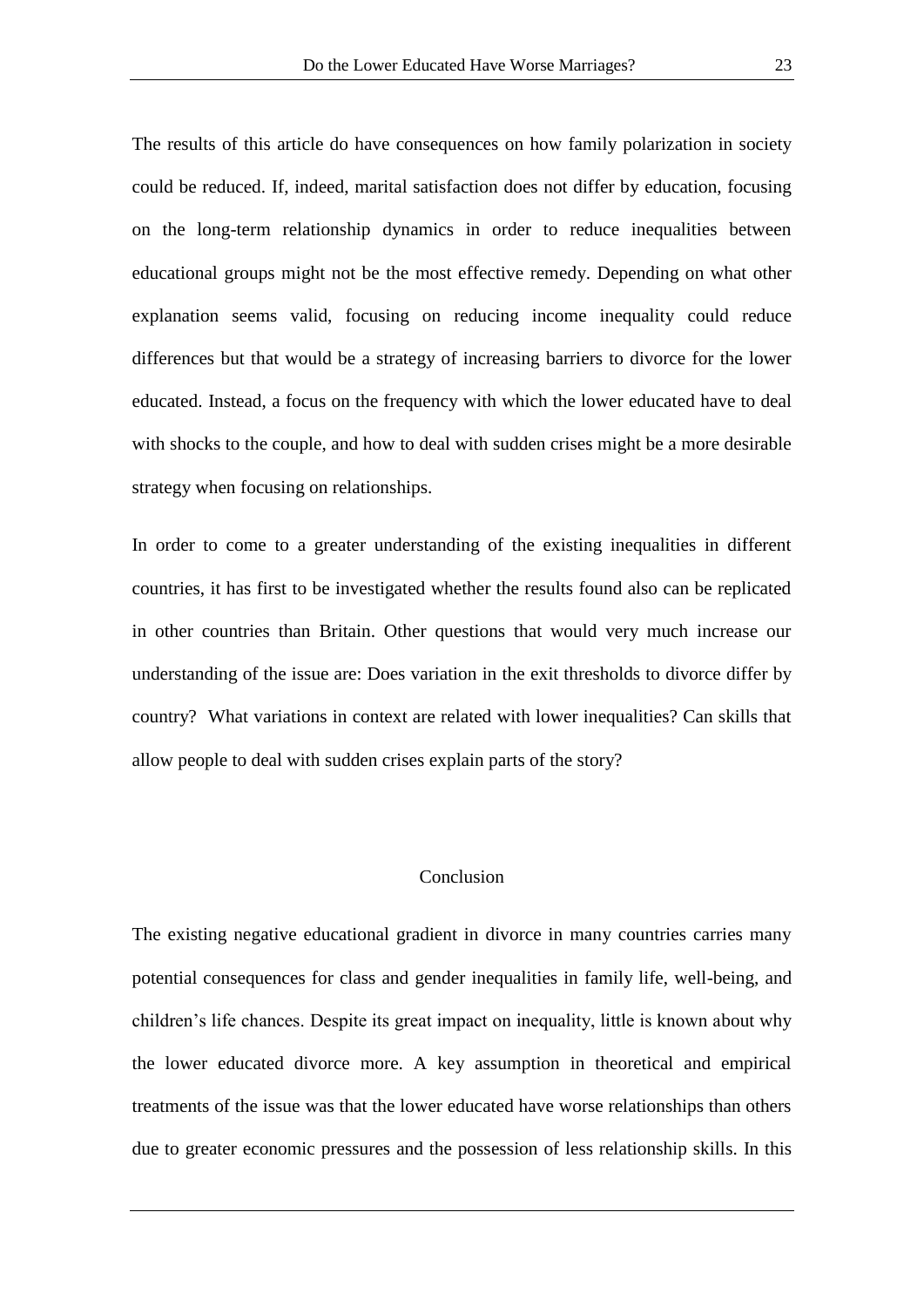paper we challenge this hypothesis by showing that marital satisfaction trajectories do not differ by level of education in Britain, one of the countries where a negative educational gradient in divorce can be observed. Using the BHPS we have shown that controlling for marital satisfaction trajectories does not change the negative effect of education on divorce. The results suggested that variation in the exit thresholds from relationships exists by education. We investigated the validity of different hypotheses about variation in exit thresholds. An explanation based on selection into marriage, with the higher educated being a more selected group of people, did not hold. And explanation based on income considerations did to a small extent explain the educational gradient, suggesting that the absolute loss of resources prevents the higher educated from divorcing more. Future research could investigate the validity of alternative hypotheses: the role of relationship skills that allow couples to manage with sudden crises, and differences in the social cost to divorce by education.

## References

- Amato, P.R. (1996). Explaining the Intergenerational Transmission of Divorce. *Journal of Marriage and Family,* 58, 628-640.
- Amato, P.R. (2010). Research on Divorce: Continuing Trends and New Developments. *Journal of Marriage and Family,* 72, 650-666.
- Amato, P. R., Booth, A., Johnson, D., and Rogers, S. J. (2007). *Alone together: How marriage in America is changing.* Cambridge, MA: Harvard University Press.
- Amato, P.R., and Hohmann-Marriott, B. (2007). A Comparison of High- and Low-Distress Marriages That End in Divorce. *Journal of Marriage and Family, 69,*  621-638.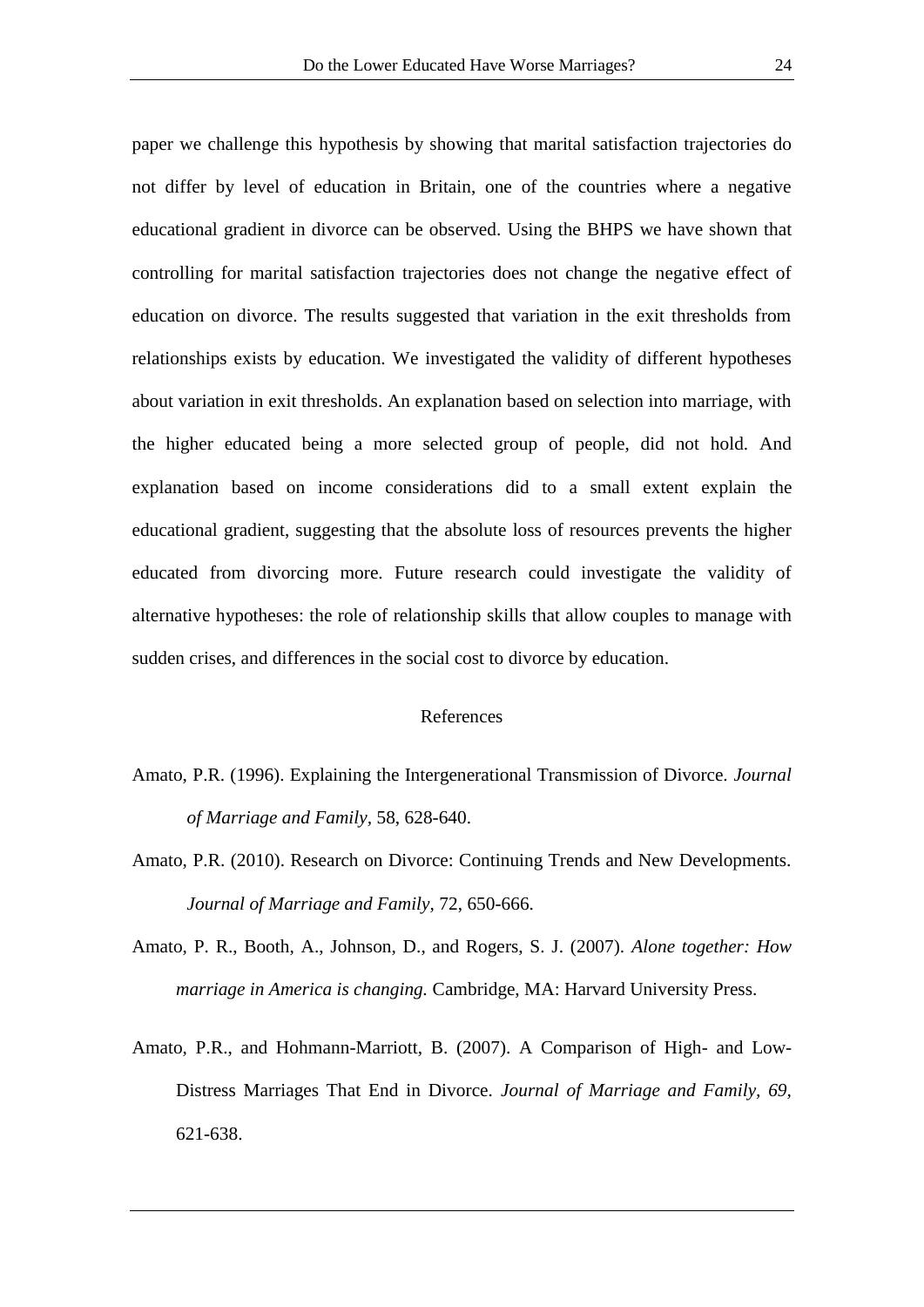- Becker, G. S. (1981). *A treatise on the family.* Cambridge, MA: Harvard University Press.
- Bernardi, F., Martinez-Pastor, J. (2010). Female Education and Marriage Dissolution: Is it a Selection Effect? *European Sociological Review, 27,* 693-707.
- Bianchi, S., Milkie, M.A., Sayer, L.C., Robinson, J.P. (2000). Is Someone Still Doing the Housework? Trends in the Gender Division of Household Labor. *Social Forces, 79,* 191-228.
- Blazys, G. (2009). Personality, Intelligence, and Marital Outcomes. Working paper, University of Washington.
- Blossfeld, H. (2009). Educational Assortative Marriage in Comparative Perspective. *Annual Review of Sociology,* 35, 513-30.
- Boertien, D. (forthcoming). Jackpot? Gender Differences in the Effects of Lottery Wins on Separation. *Journal of Marriage and Family.*
- Bonke, J., Esping-Andersen, G. (2011). Family Investments in Children. Productivities, Preferences and Parental Child Care. *European Sociological Review, 27,* 43-55.
- Chan, T.W., Halpin, B. (2005) *The instability of divorce risk factors in the UK*, Sociology Working Paper 2005-06, Dept of Sociology, University of Oxford.
- Conger, R. D., Elder, G. H., Lorenz, F. O, Conger, K. J., Simons, R. L., Whitbeck, L. B., Huck, S., & Melby, J. N. (1990). Linking economic hardship to marital quality and instability. *Journal of Marriage and the Family, 52,* 643-656.
- Donellan, M.B., Conger, R.D. and Bryant, C.M. (2004). The Big Five and Enduring Marriages. *Journal of Research in Personality,* 38, 481-504.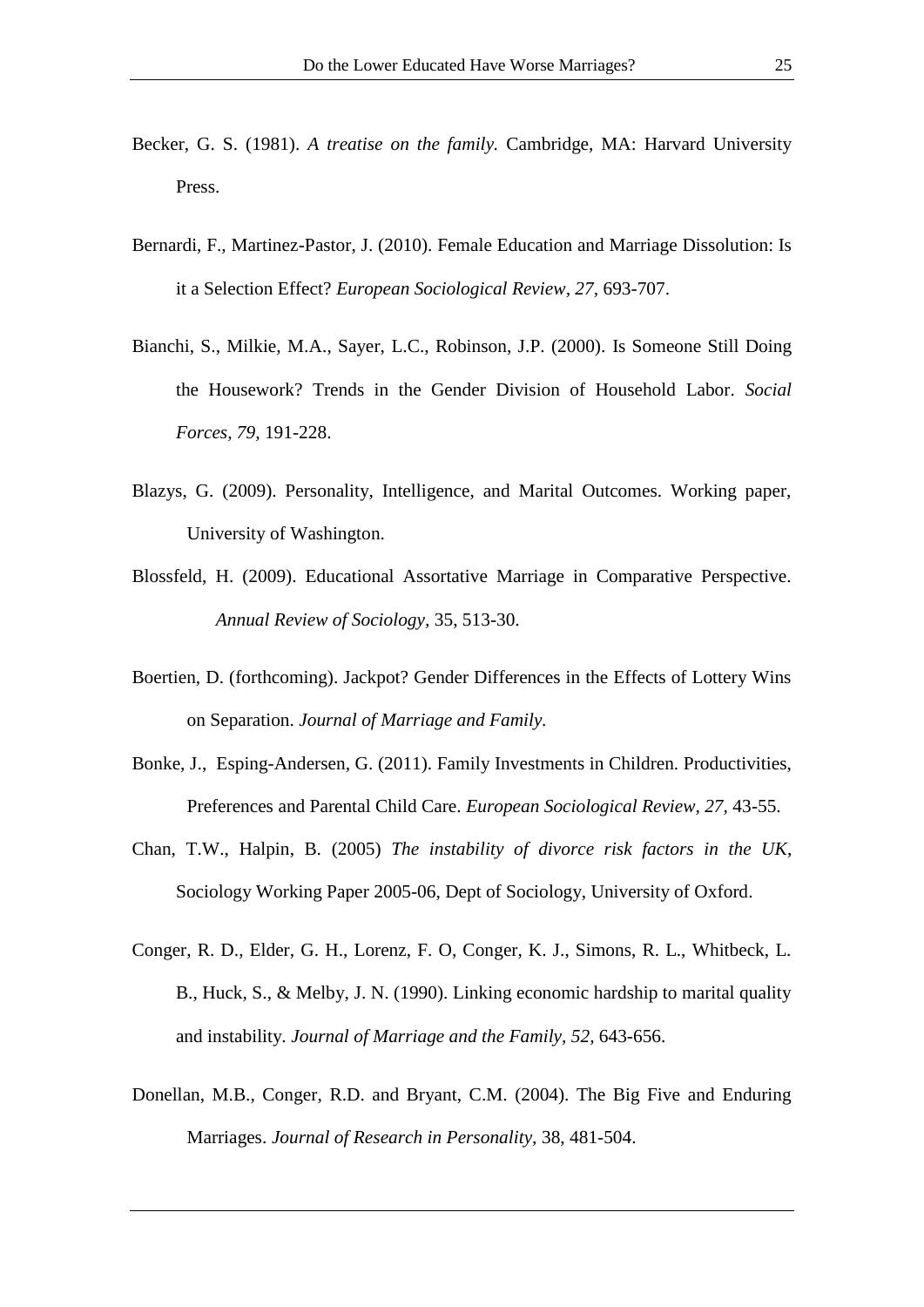- Dronkers, J. (2002). Bestaat er een samenhang tussen echtscheiding en intelligentie? [Is there a relation between divorce and intelligence?]. *Mens en Maatschappij,* 77, 25-42.
- Fincham, F.D., Rogge, R. (2010). Understanding Relationship Quality: Theoretical Challenges and New Tools for Assessment, *Journal of Family Theory & Review, 2,* 227-242.
- Funk, J.L., Rogge, R.D. (2007). Testing the Ruler with Item Response Theory: Increasing Precision of Measurement for Relationship Satisfaction with the Couples Satisfaction Index. *Journal of Family Psychology, 21,* 527-583.
- Goode, W. J. (1962). Marital Satisfaction and Instability. A Cross-Cultural Class Analysis of Divorce Rates. In Bendix, R., Lipset, S. M. (Eds), *Class, Status, and Power. Social Stratification in Comparative Perspective*. New York: The Free Press, pp. 377–387.
- Goode, W. J. (1970 [1963]). *World Revolution and Family Patterns*. New York: The Free Press.
- Goode, W. J. (1993). *World Changes in Divorce Patterns*. New Haven: Yale University Press.
- Graaf, P.M. de (2006). Change and Stability in the Social Determinants of Divorce: A Comparison of Marriage Cohorts in the Netherlands. *European Sociological Review,* 22, 561-572.
- Hankins, S., Hoekstra, M. (2011). Lucky in Life, Unlucky in Love? The Effect of Random Income Shocks on Marriage and Divorce. *Journal of Human Resources*, 46, 403-426.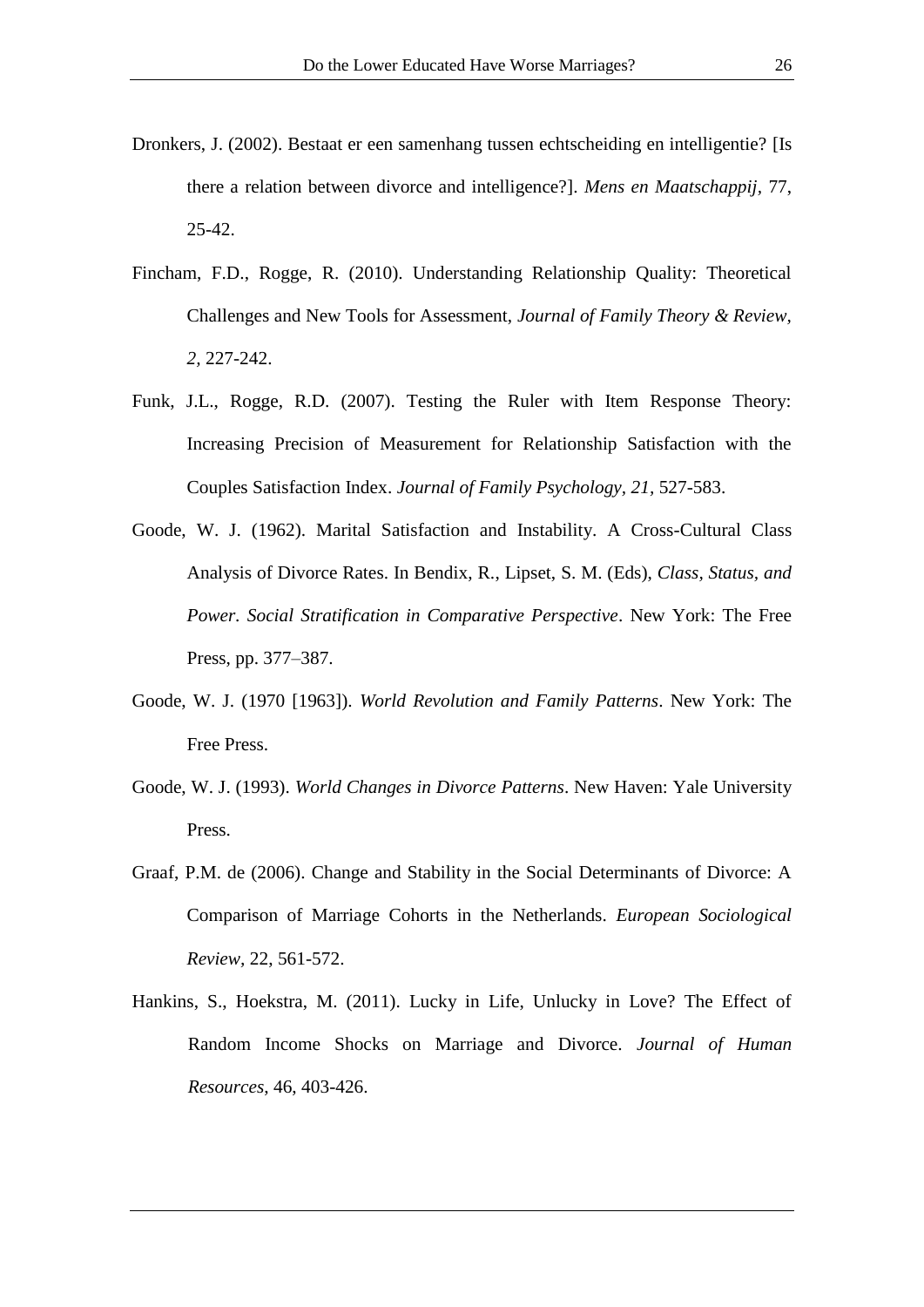- Härkönen, J., Dronkers, J. (2006). Stability and Change in the Educational Gradient of Divorce. A Comparison of Seventeen Countries. *European Sociological Review,*  22, 501-517.
- Holley, P., Yabiku, S., Benin, M. (2006) The Relationship Between Intelligence and Divorce. *Journal of Family Issues,* 27, 1723-1748.
- Jalovaara, M. (2003). The Joint Effects of Married Partners" Socioeconomic Positions on the Risk of Divorce. D*emography*, 40, 67–81.
- Kalmijn, M. (2007) "Explaining cross-national differences in marriage cohabitation, and divorce in Europe, 1990-2000, *Population Studies 61(3):*243-263.
- Lavner, J.A., Bradbury, T.N. (2010). Patterns of Change in Marital Satisfaction over the Newlywed Years. *Journal of Marriage and Family,* 72, 1171–1187.
- Lyngstad, T. H. (2004). The Impact of Parents' and Spouses' Education on Divorce Rates in Norway. *Demographic Research*, 10, 119–142.
- McLanahan, S. (2004). Diverging Destinies: How Children Are Faring Under the Second Demographic Transition. *Demography*, 41, 607–627.
- McLanahan, S., Percheski, C. (2008). Family Structure and the Reproduction of Inequalities. *Annual Review of Sociology, 34,* 257-276.
- Oppenheimer, V. K. (1997). Women"s employment and the gain to marriage: The specialization and trading model. *Annual Review of Sociology, 23,* 431-453.
- Ono, H. (1998) Husbands" and Wives" Resources and Marital Dissolution. *Journal of Marriage and Family,* 60: 674-689.
- Ono, H., Raymo, J.M. (2006) Housework, market work and "doing gender" when marital satisfaction declines. *Social Science Research, 35,* 823-850.